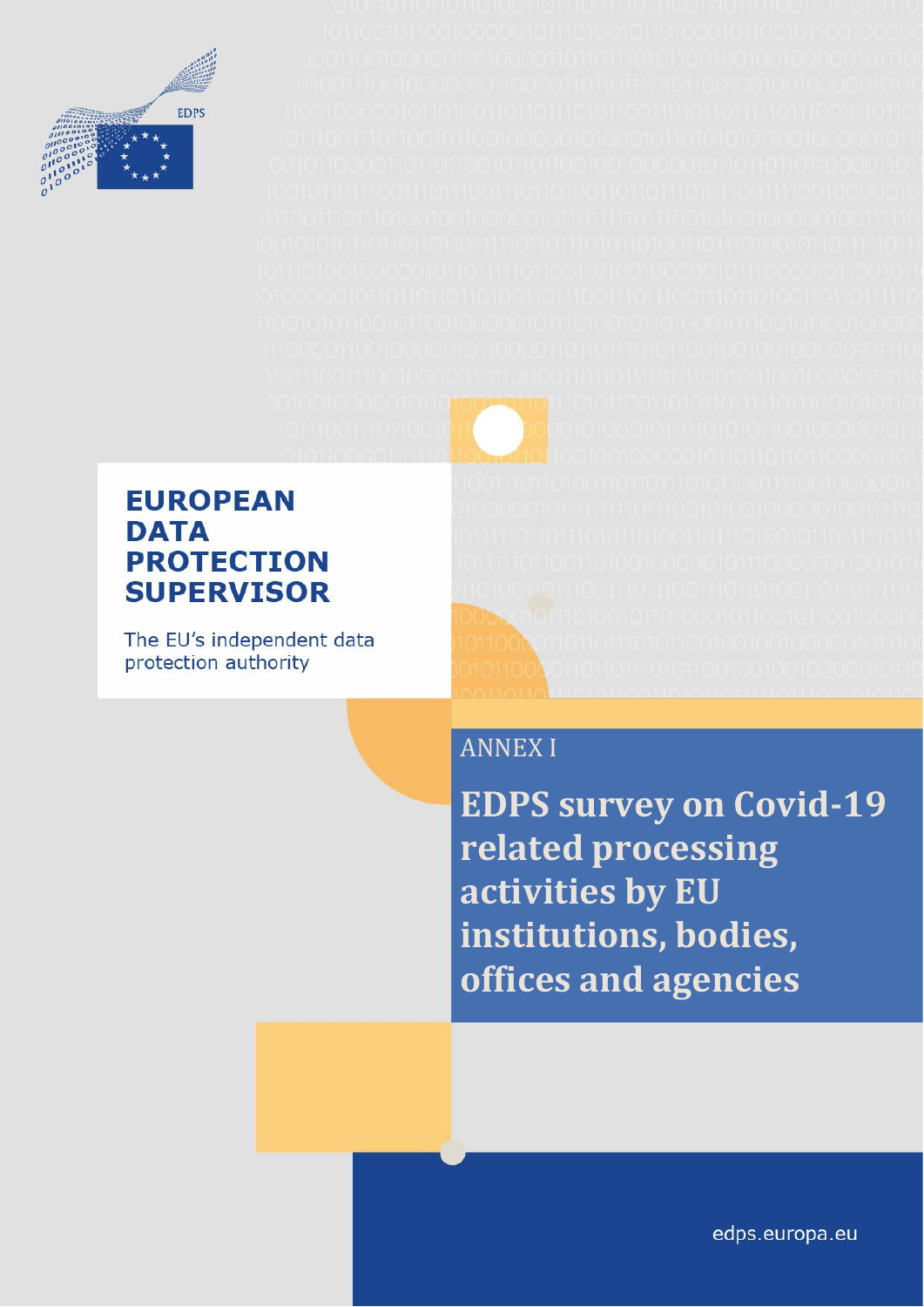#### **WHY THIS SURVEY?**

A number of European institutions, agencies and bodies (EUIs) have implemented new processing activities to help prevent the spread of Covid-19 infection, in the context of their return to work strategy. Moreover, the Covid-19 outbreak forced many EUIs to switch their operation almost exclusively to telework for most of their staff. The need for teleworking tools to maintain activities has grown dramatically in an extremely short timeframe, e.g. for conference calls, remote collaboration, audio- or videoconferencing or webinars. Finally, some EUIs have started carrying out new processing activities as part of their core business missions in public health.

The survey will focus on three areas:

- new processing operations implemented by EUIs as part of their return to work strategy (part 1);
- IT tools or solutions implemented or enhanced by EUIs to ensure business continuity in times of telework (part 2);
- new processing operations implemented by EUIs in charge of public health related tasks (part 3).

At the end of the survey, EUIs are given the opportunity to bring other matters to the EDPS' attention in the context of Covid-19 related data processing operations (Part 4).

With this survey, the EDPS aims to map the processing activities and tools used by EUIs to ensure business continuity in times of Covid-19 and to gather information as to how EUIs comply with the data protection requirements under Article 8 of the Charter of Fundamental Rights and Regulation 2018/1725<sup>1</sup> (the Regulation).

The EDPS intends to use the results of the survey to identify new topics that would deserve specific orientations, in addition to the orientations on the Reactions of EUIs as employers to [the Covid-19 crisis](https://edps.europa.eu/sites/edp/files/publication/20-07-15_edps_guidelines_remote_work_en.pdf) (15 July 2010) on [Body Temperature Checks](https://edps.europa.eu/sites/edp/files/publication/01-09-20_edps_orientations_on_body_temperature_checks_in_the_context_of_euis_en.pdf) (1 September 2020) and the forthcoming orientations on contact tracing. The EDPS may also rely on the survey to conduct targeted audits and investigations.

Our overall objective is to ensure that these new processing operations are compliant and respect people's right to privacy and data protection.

> **\* \* \***

<sup>1</sup> Regulation (EU) 2018/1725 of the European Parliament and of the Council of 23 October 2018 on the protection of natural persons with regard to the processing of personal data by the Union institutions, bodies, offices and agencies and on the free movement of such data, and repealing Regulation (EC) No 45/2001 and Decision No 1247/2002/EC, OJ L 295, 21.11.2018, pp. 39–98.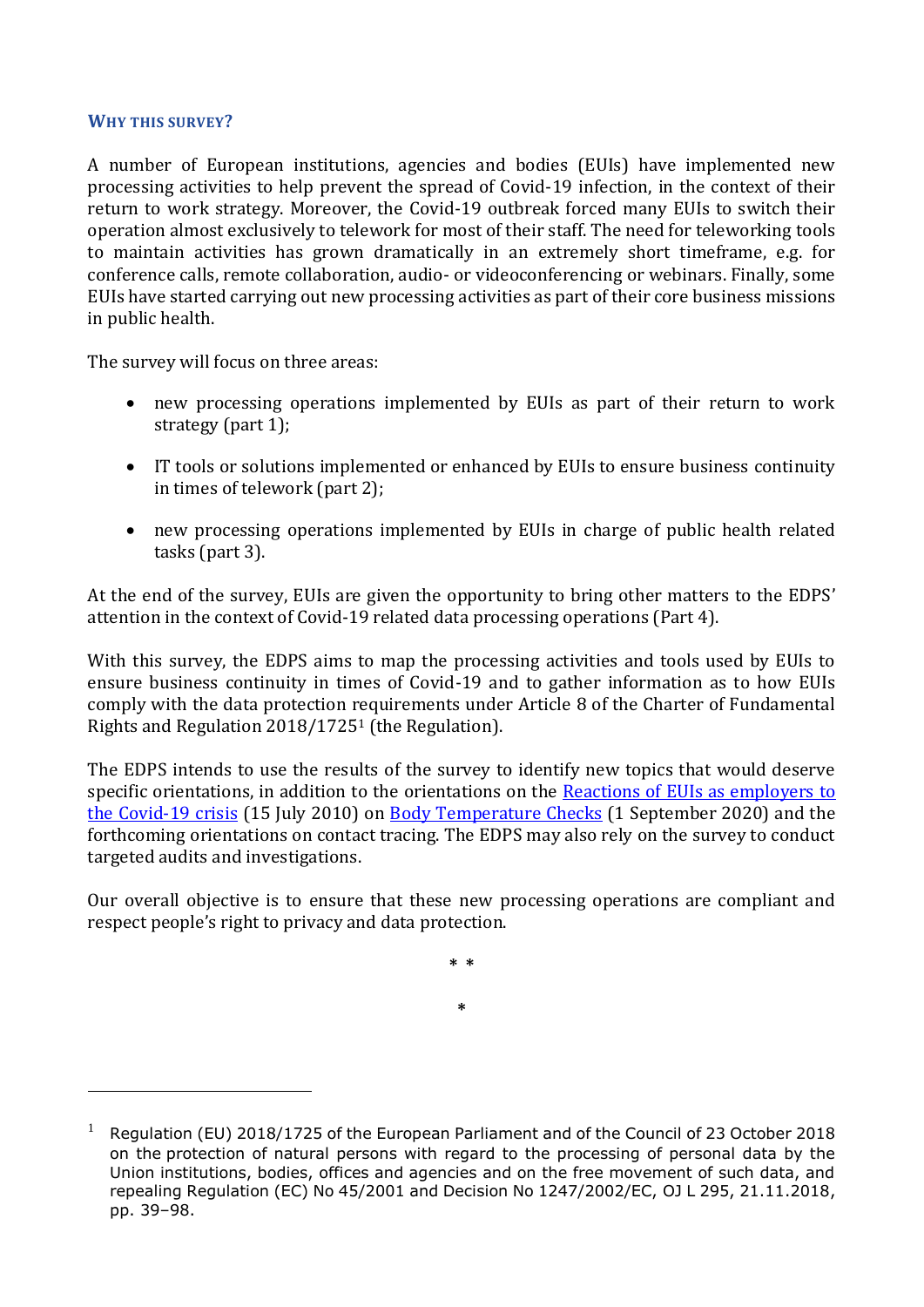#### **INFORMATION ON THE PROCESSING OF PERSONAL DATA OF THE SURVEY'S RESPONDERS**

[...]

#### **INSTRUCTIONS ON HOW TO FILL THE SURVEY**

Please provide relevant information as needed. In case it is not applicable write N/A and if the information is not available please write not available and provide a reason why.

Section 1 and 2 should be completed by all EUIs. Section 3 should only be filled by EUIs dedicated to public health issues. Section 4 is optional.

We recommend that the DPO review the survey and send it to the EDPS upon validation.

EDPS Contact persons:

[...]

**QUESTIONNAIRE**

*Fields marked as \* are mandatory*

**\*** Please indicate the **responding EUI:**

**Name and function of person responding** to EDPS questionnaire (e.g. Jane DOE, Data Protection Officer, John DOE, Communications officer):

#### **\* First name**

**\* Last name**

#### **\*Function**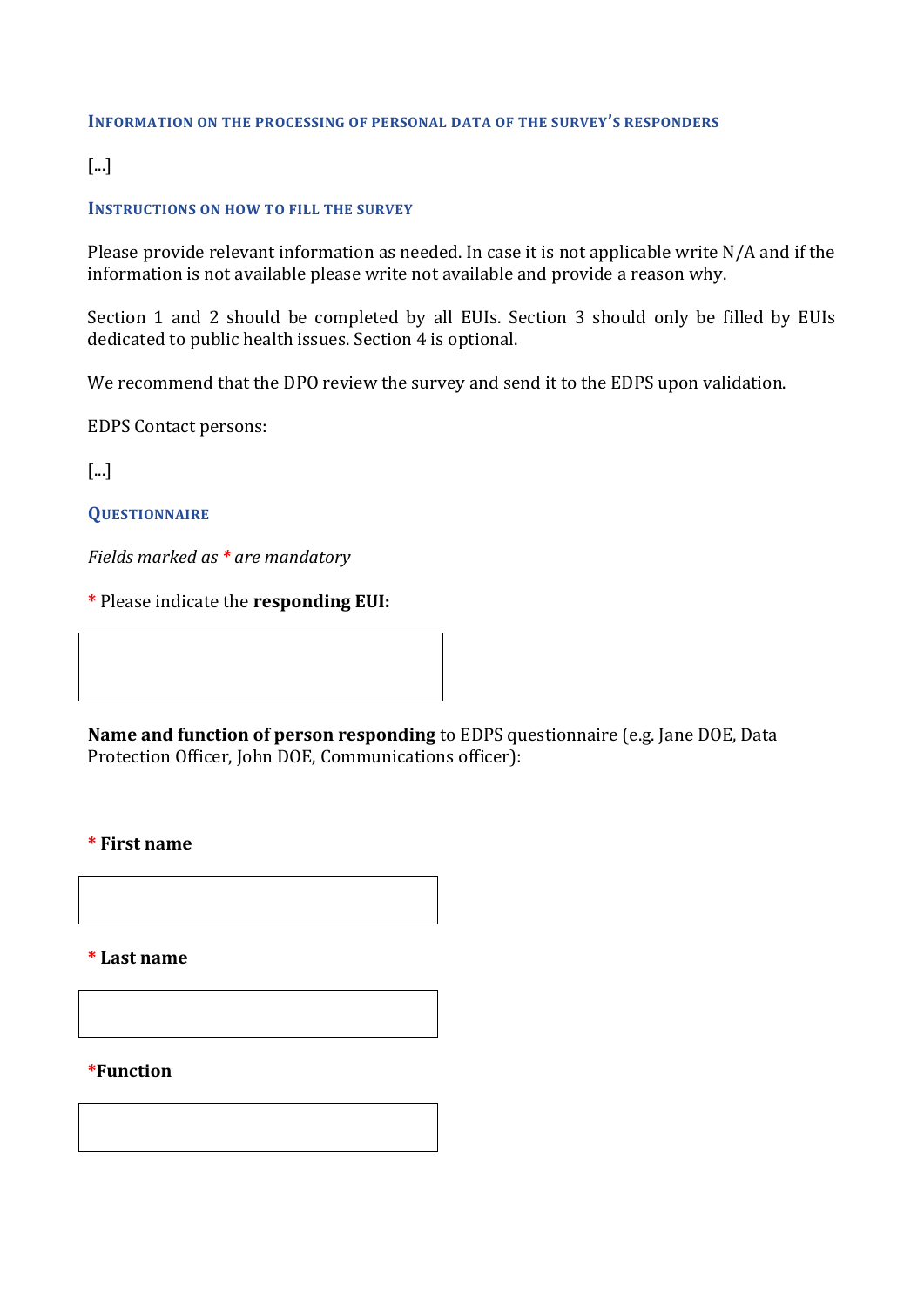## **1. New processing operations implemented by EUIs to fight Covid-19**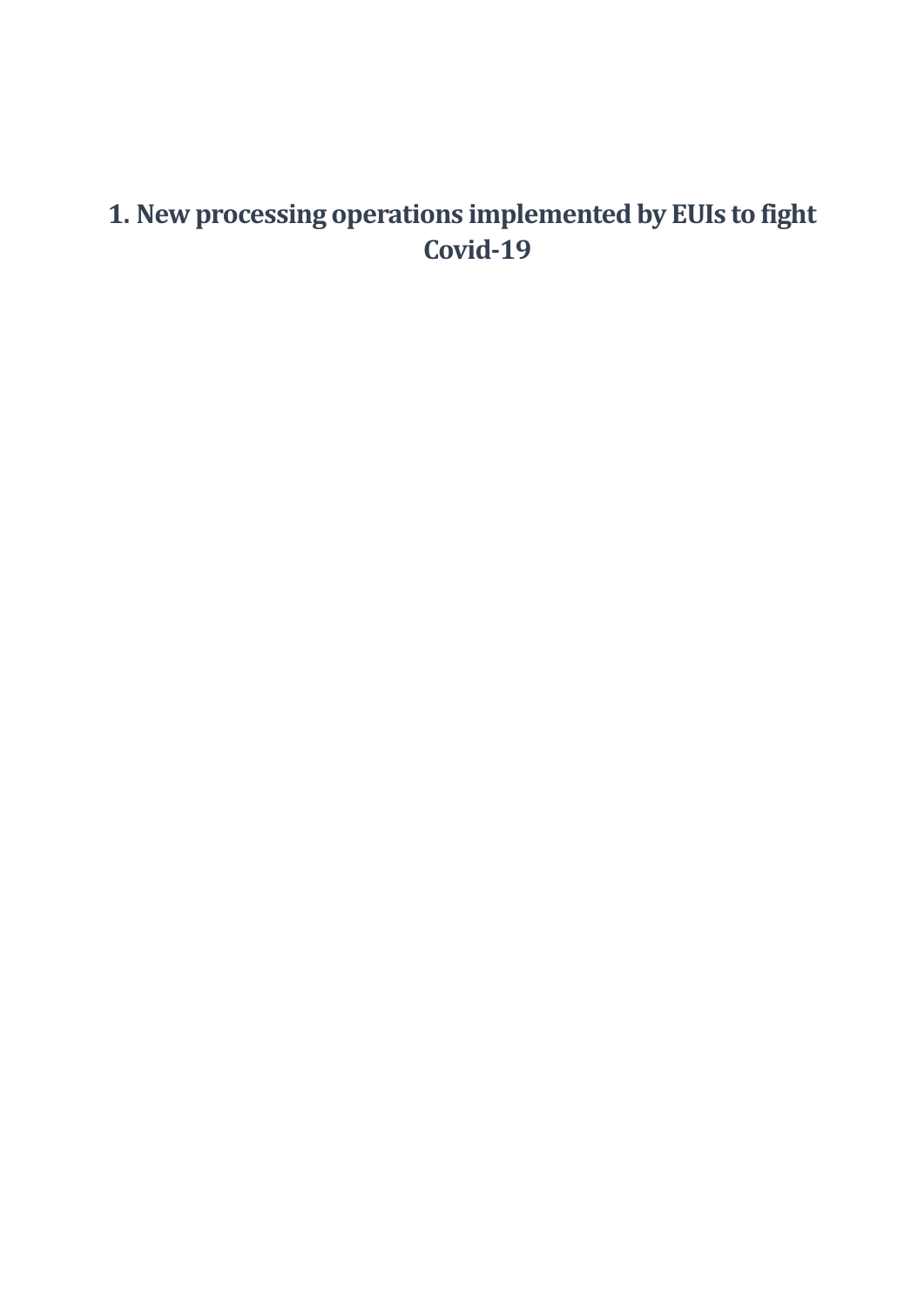1.1. **\*** Did your EUI implement new data processing operations in relation to its staff, visitors, external contractors, in the context of the fight against Covid-19?

| Yes |  | N٥ |  |
|-----|--|----|--|
|-----|--|----|--|

If your answer is no, go to Section 2.1.

1.2. If yes, what kind of processing operations?

|    | 2. Name of processing                                                                                                                                                                                                   | 3. Yes | 4. No |
|----|-------------------------------------------------------------------------------------------------------------------------------------------------------------------------------------------------------------------------|--------|-------|
| 1. | Body temperature check to filter access to the<br><b>EUI</b> premises                                                                                                                                                   |        |       |
| 2. | <b>Contact tracing</b> (requests to staff to report any<br>contact with infected persons or positivity, as well<br>as colleagues with whom infected staff member<br>was in contact with during incubation period, etc.) |        |       |
| 3. | Covid-19 diagnostic tests and handling of results                                                                                                                                                                       |        |       |
| 4. | . Monitoring staff presence in the EUI premises<br>(check occupancy rate, contact tracing)                                                                                                                              |        |       |
| 5. |                                                                                                                                                                                                                         |        |       |

1.3. For each of the processing operations implemented by your EUI, please provide the following information.

|  |  |  | 1.3.1. Body temperature checks to filter access to the EUI premises |
|--|--|--|---------------------------------------------------------------------|
|--|--|--|---------------------------------------------------------------------|

| <b>Description</b> | <b>Purpose(s)</b>                    |
|--------------------|--------------------------------------|
|                    | Filter access to EUI premises $\Box$ |
|                    | Require Covid-19 testing $\square$   |
|                    | Other:                               |
|                    | <b>Legal basis</b>                   |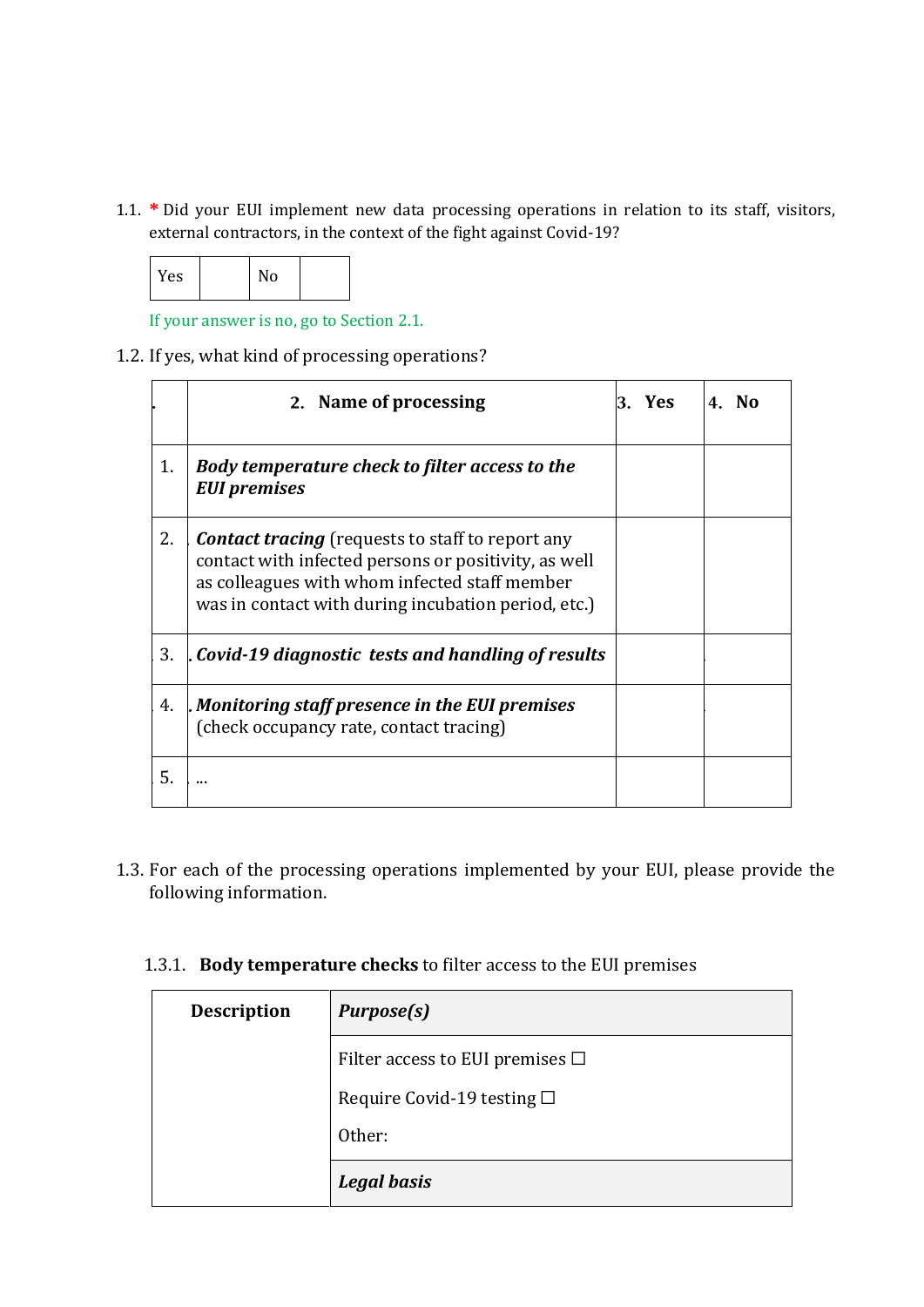| Indicate a precise legal basis under Art. 5 or 10 of the<br>Regulation:                     |
|---------------------------------------------------------------------------------------------|
| If you rely on Art. $5(1)(b)$ or $10(2)(b)$ or (i), please<br>indicate the relevant EU law: |
| Provide a link to the publicly available record of the<br>processing <sup>2</sup> , if any  |
| Link to the publicly available record:                                                      |
| No publicly available record $\square$                                                      |
| No record $\Box$                                                                            |
| <b>Categories of individuals targeted</b>                                                   |
| Staff $\square$                                                                             |
| Visitors $\square$                                                                          |
| External contractors □                                                                      |
| Other:                                                                                      |
| Type of temperature check                                                                   |
| Basic temperature checks <sup>3</sup> $\Box$                                                |
| Other systems <sup>4</sup> (specify):                                                       |
| <b>Special categories of data</b>                                                           |
| Data concerning health $\ \Box$                                                             |
| Other (specify):                                                                            |
| <b>Automated or manual</b>                                                                  |

*<sup>2</sup> See Article 31 of Regulation 2018/1725.*

*<sup>3</sup> Basic temperature checks are designed to measure body temperature only, operated manually and not followed by registration, documentation, or other processing of an individual's personal data. Se[e EDPS Orientations on body temperature checks](https://edps.europa.eu/sites/edp/files/publication/01-09-20_edps_orientations_on_body_temperature_checks_in_the_context_of_euis_en.pdf)* 

*<sup>4</sup> Others systems of temperature checks, operated manually or followed by registration, documentation or other processing of an individual's personal data, or systems operated automatically with advanced temperature measurement devices. See [EDPS](https://edps.europa.eu/sites/edp/files/publication/01-09-20_edps_orientations_on_body_temperature_checks_in_the_context_of_euis_en.pdf)  [Orientations on body temperature checks](https://edps.europa.eu/sites/edp/files/publication/01-09-20_edps_orientations_on_body_temperature_checks_in_the_context_of_euis_en.pdf)*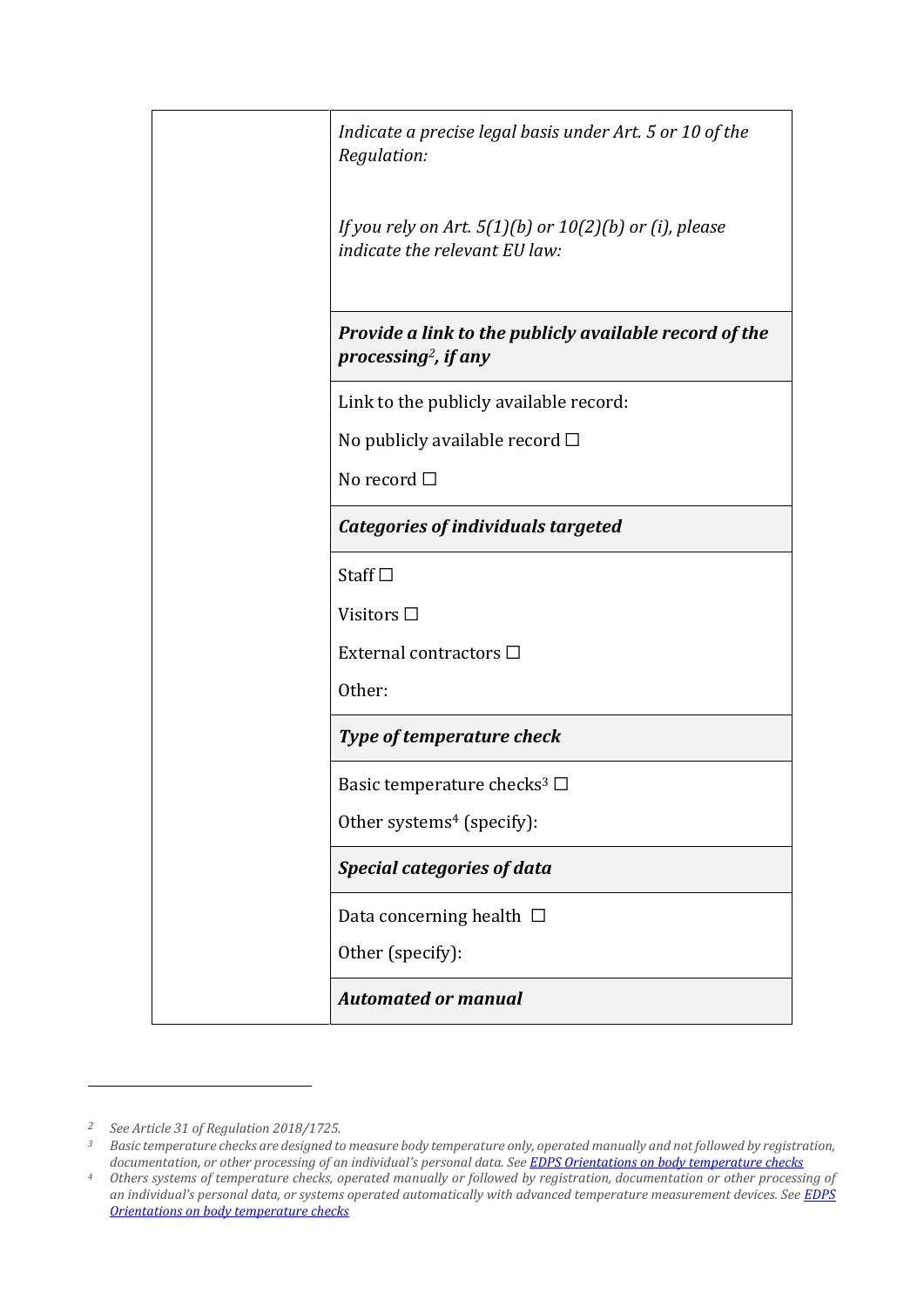|                                        | Automated $\Box$                                                                                                                             |
|----------------------------------------|----------------------------------------------------------------------------------------------------------------------------------------------|
|                                        | Manual $\square$                                                                                                                             |
|                                        | <b>Mandatory or optional for individuals concerned</b>                                                                                       |
|                                        | Mandatory $\Box$                                                                                                                             |
|                                        | Optional $\square$                                                                                                                           |
|                                        | Recipient(s) (security, HR, medical service, etc.)                                                                                           |
|                                        |                                                                                                                                              |
| <b>DPIA</b>                            | Did your EUI conduct a DPIA <sup>5</sup> ?                                                                                                   |
|                                        | $Yes \Box No \Box$                                                                                                                           |
|                                        | List the criteria triggering Article 39 of the<br><b>Regulation, outcome of the DPIA</b>                                                     |
|                                        | - Criteria:                                                                                                                                  |
|                                        | - Outcome, i.e. need for prior consultation                                                                                                  |
|                                        | Yes $\Box$ No $\Box$                                                                                                                         |
|                                        | Was the DPIA initiated following a threshold<br>assessment (assessment of the risks to determine<br>whether a DPIA is needed) <sup>6</sup> ? |
|                                        | $Yes \Box No \Box$                                                                                                                           |
|                                        | If no, what was the trigger for the DPIA<br>(management                                                                                      |
|                                        | decision, )? Please explain.                                                                                                                 |
|                                        |                                                                                                                                              |
| <b>Information of</b><br>data Subjects | Did your EUI inform data subjects about the new<br>processing operation?                                                                     |

*<sup>5</sup> Article 39 of the Regulation. See [EDPS Accountability on the ground Part II: DPIAs and Prior Consultations.](https://edps.europa.eu/sites/edp/files/publication/19-07-17_accountability_on_the_ground_part_ii_en.pdf)*

*<sup>6</sup> Se[e EDPS Accountability on the ground Part 1: Records, Registers and when to do DPIAs \(](https://edps.europa.eu/sites/edp/files/publication/19-07-17_accountability_on_the_ground_part_i_en.pdf)in particular p. 11).*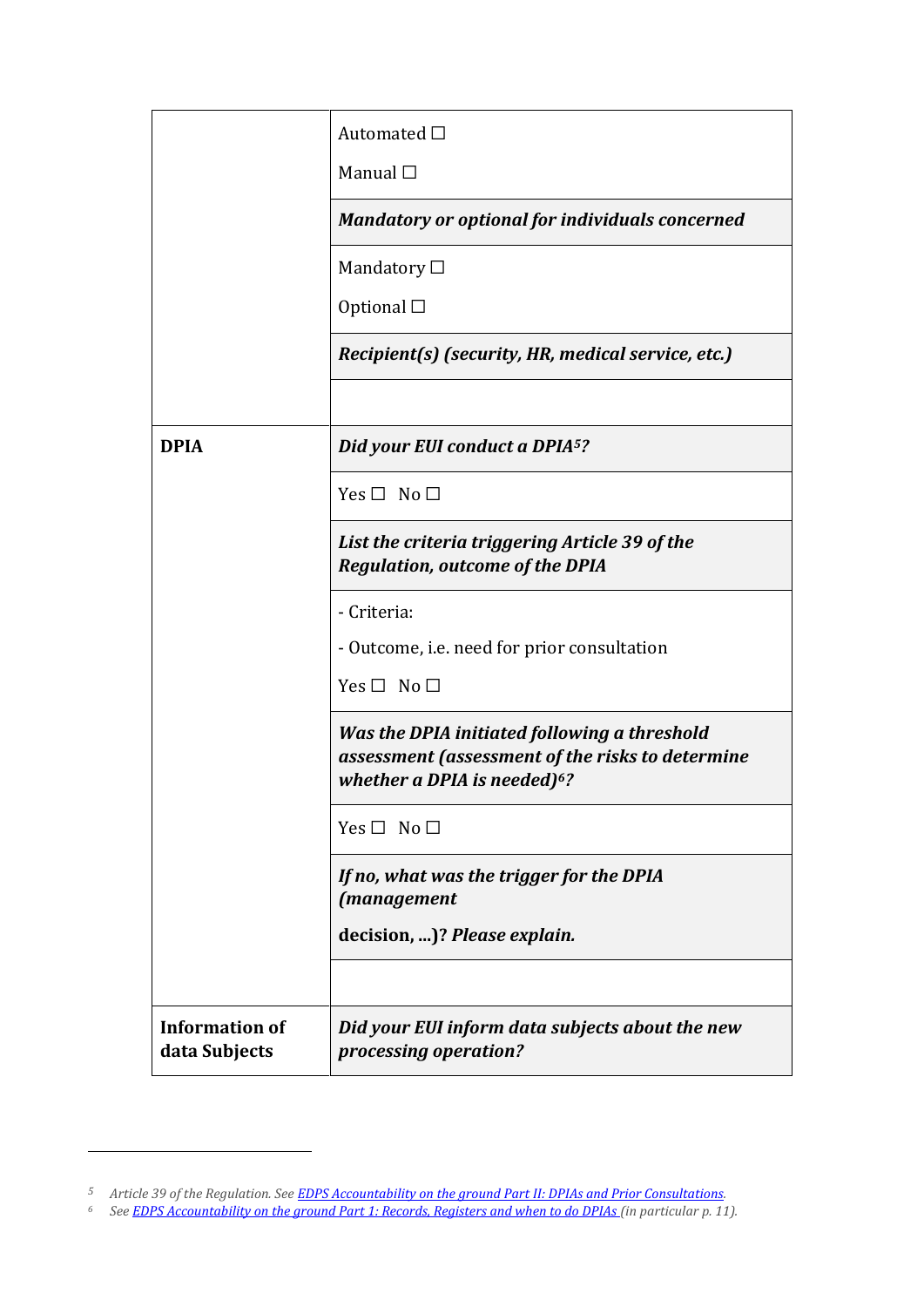|                                       | Yes $\Box$ No $\Box$                                                                                         |
|---------------------------------------|--------------------------------------------------------------------------------------------------------------|
|                                       | Details on how the information was provided (format<br>and means of communication)                           |
|                                       | Data protection statement: Yes $\square$ No $\square$                                                        |
|                                       | If yes, explain how the DP statement was made<br>available to data subjects:                                 |
| <b>DPO</b> involvement                | Was the DPO involved in the design or<br>implementation of the processing?                                   |
|                                       | $Yes \Box No \Box$                                                                                           |
|                                       | If yes, at which stage (design phase, DPIA, ), active<br>or passive role (information), oral/written advice? |
|                                       | Design $\Box$ DPIA $\Box$                                                                                    |
|                                       | Active role: yes $\square$ no $\square$                                                                      |
|                                       | If yes:                                                                                                      |
|                                       | written advice $\Box$                                                                                        |
|                                       | oral advice, participation in meetings $\Box$                                                                |
| <b>External</b><br><b>Contractors</b> | Does the processing involve the recourse to external<br>contractors (processors)?                            |
| (processors)                          | Yes $\Box$ No $\Box$                                                                                         |
|                                       | <b>Details on the contract</b>                                                                               |
|                                       | Name and country of the contractor:                                                                          |
|                                       | Role:                                                                                                        |
|                                       | Data protection clauses: Yes $\square$ No $\square$                                                          |
| <b>Duration</b>                       | Is the processing operation still ongoing?                                                                   |
|                                       | $Yes \Box No \Box$                                                                                           |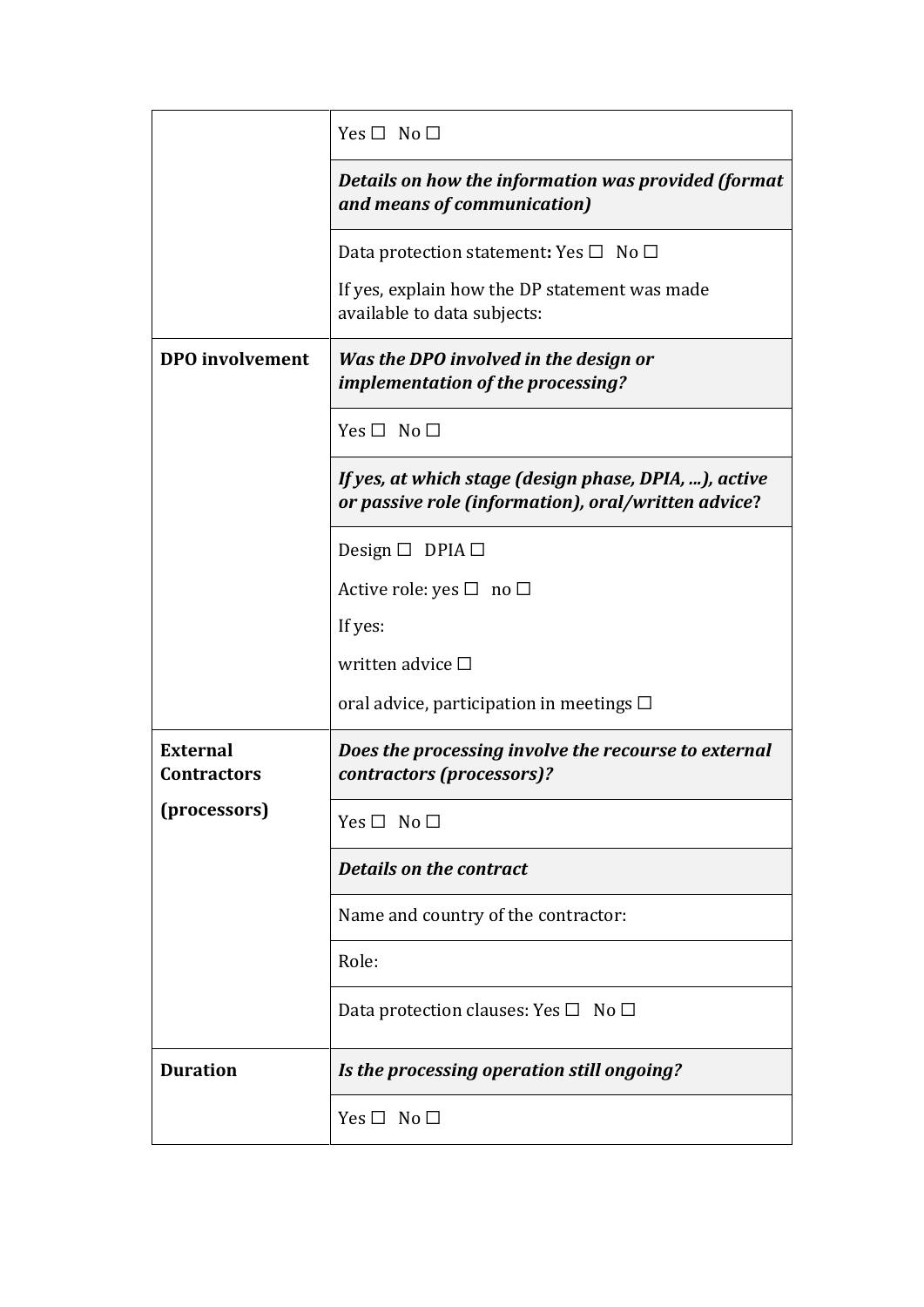| Did your EUI specify a time limit as to the processing<br>operation or a periodic review of the necessity to go<br>on with the processing? |
|--------------------------------------------------------------------------------------------------------------------------------------------|
| $Yes \Box No \Box$                                                                                                                         |
| Retention duration or recurrence of the review                                                                                             |
| - Retention:                                                                                                                               |
| - Recurrence of review:                                                                                                                    |

1.3.2. Manual **contact tracing** (requests to staff to report any contact with infected persons or positivity, as well as colleagues with whom infected staff member was in contact with during incubation period, etc.)

| <b>Description</b> | <b>Purpose(s)</b>                                                                                                                                                      |
|--------------------|------------------------------------------------------------------------------------------------------------------------------------------------------------------------|
|                    | Requests to staff to report contacts with infected<br>persons $\Box$                                                                                                   |
|                    | Requests to staff to report on positivity, as well as<br>contacts colleagues with whom infected staff member<br>was in contact with during incubation period $\square$ |
|                    | Other:                                                                                                                                                                 |
|                    | <b>Legal basis</b>                                                                                                                                                     |
|                    | Indicate a precise legal basis under Art. 5 or 10 of the<br>Regulation:                                                                                                |
|                    | If you rely on Art. $5(1)(b)$ or $10(2)(b)$ or (i), please<br>indicate the relevant EU law:                                                                            |
|                    | Provide a link to the publicly available record of the<br>processing <sup>7</sup> , if any                                                                             |
|                    | Link to the publicly available record:                                                                                                                                 |
|                    | No publicly available record $\square$                                                                                                                                 |

*<sup>7</sup> See Article 31 of Regulation 2018/1725.*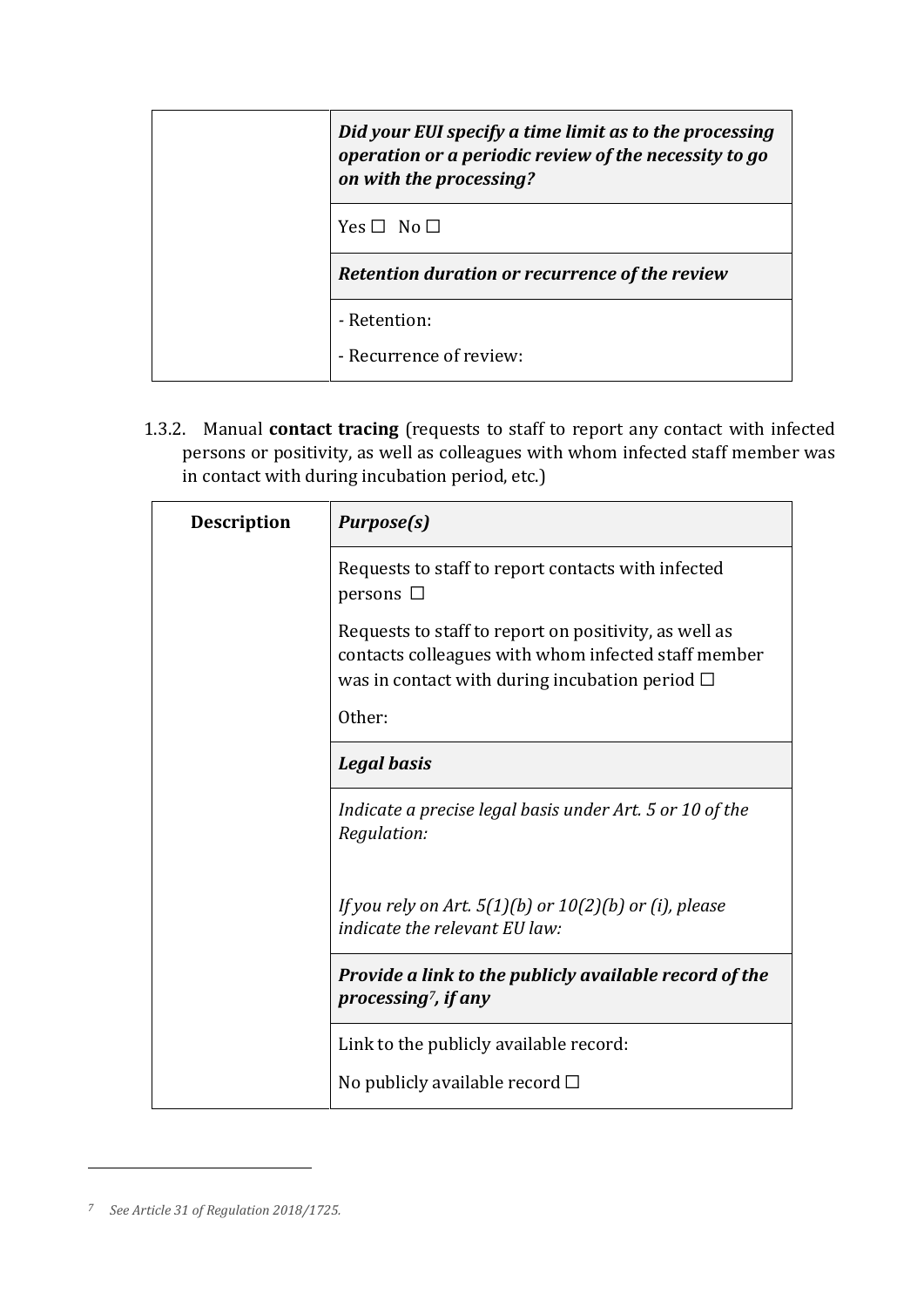| No record $\Box$                                                                  |
|-----------------------------------------------------------------------------------|
| <b>Categories of individuals targeted</b>                                         |
| Staff $\square$                                                                   |
| Visitors $\square$                                                                |
| External contractors □                                                            |
| Other:                                                                            |
| <b>Special categories of data</b>                                                 |
| Racial or ethnic origin $\Box$                                                    |
| Political opinions $\Box$                                                         |
| Religious or philosophical beliefs $\Box$                                         |
| Trade union membership $\Box$                                                     |
| Genetic data $\square$                                                            |
| Biometric data for the purpose of uniquely identifying a<br>natural person $\Box$ |
| Data concerning health $\Box$                                                     |
| Data concerning sex life or sexual orientation $\Box$                             |
| <b>Automated or manual</b>                                                        |
| Automated $\Box$                                                                  |
| Manual $\square$                                                                  |
| <b>Mandatory or optional for individuals concerned</b>                            |
| Mandatory $\Box$                                                                  |
| Optional $\square$                                                                |
| Recipient(s) (security, HR, medical service, etc.)                                |
|                                                                                   |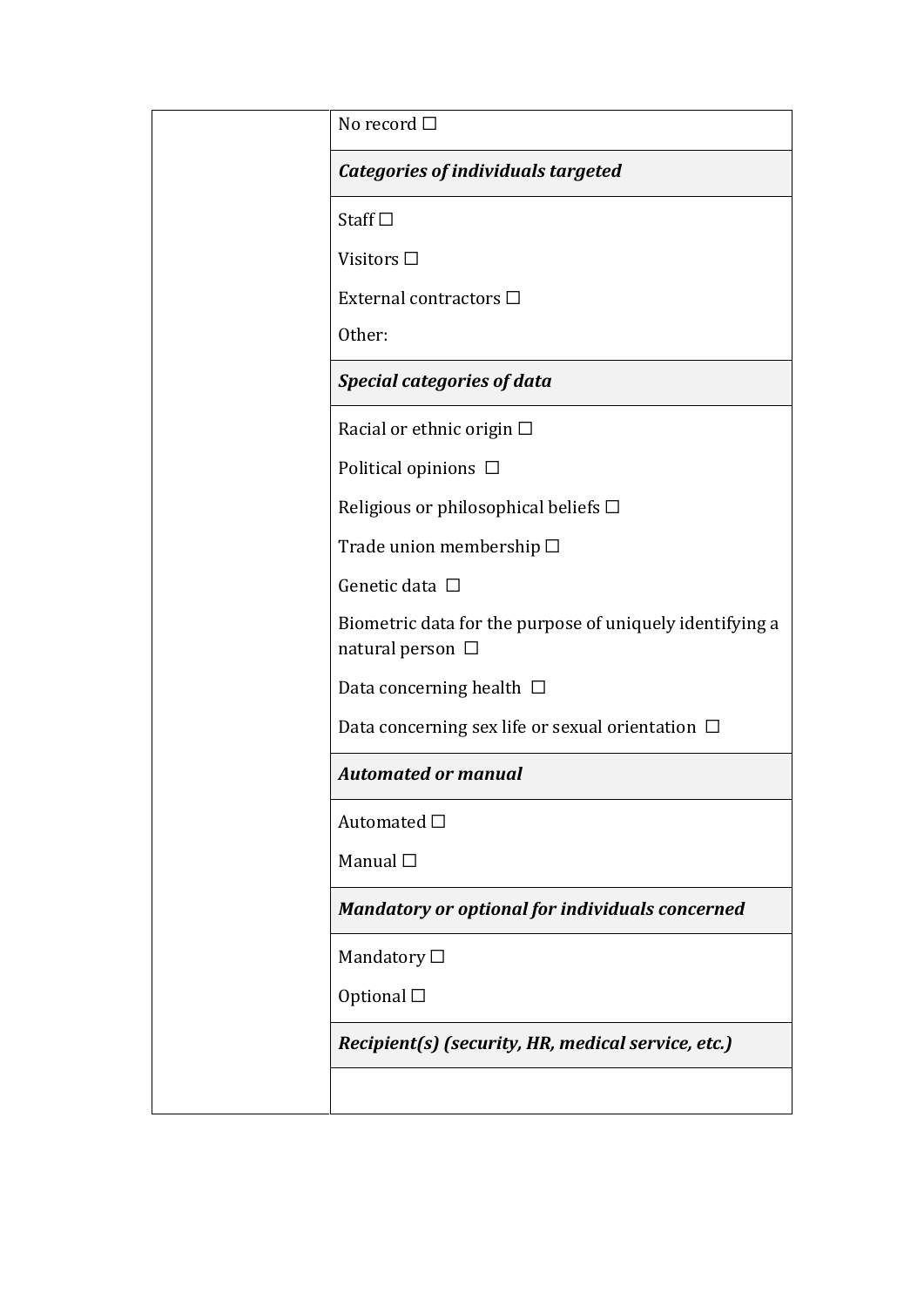| <b>DPIA</b>                            | Did your EUI conduct a DPIA <sup>8</sup> ?                                                                                          |
|----------------------------------------|-------------------------------------------------------------------------------------------------------------------------------------|
|                                        | Yes $\Box$ No $\Box$                                                                                                                |
|                                        | List the criteria triggering Article 39 of the<br><b>Regulation, outcome of the DPIA</b>                                            |
|                                        | - Criteria:                                                                                                                         |
|                                        | - Outcome, i.e. need for prior consultation                                                                                         |
|                                        | Yes $\Box$ No $\Box$                                                                                                                |
|                                        | Was the DPIA initiated following a threshold<br>assessment (assessment of the risks to determine<br>whether a DPIA is needed) $9$ ? |
|                                        | $Yes \Box No \Box$                                                                                                                  |
|                                        | If no, what was the trigger for the DPIA<br><i>(management</i>                                                                      |
|                                        | decision, )? Please explain.                                                                                                        |
|                                        |                                                                                                                                     |
| <b>Information of</b><br>data Subjects | Did your EUI inform data subjects about the new<br>processing operation?                                                            |
|                                        | Yes $\Box$ No $\Box$                                                                                                                |
|                                        | Details on how the information was provided (format<br>and means of communication)                                                  |
|                                        | Data protection statement: Yes $\square$ No $\square$                                                                               |
|                                        | If yes, explain how the DP statement was made<br>available to data subjects:                                                        |
| <b>DPO</b> involvement                 | Was the DPO involved in the design or<br>implementation of the processing?                                                          |

*<sup>8</sup> Article 39 of the Regulation. See [EDPS Accountability on the ground Part II: DPIAs and Prior Consultations.](https://edps.europa.eu/sites/edp/files/publication/19-07-17_accountability_on_the_ground_part_ii_en.pdf)*

*<sup>9</sup> Se[e EDPS Accountability on the ground Part 1: Records, Registers and when to do DPIAs \(](https://edps.europa.eu/sites/edp/files/publication/19-07-17_accountability_on_the_ground_part_i_en.pdf)in particular p. 11).*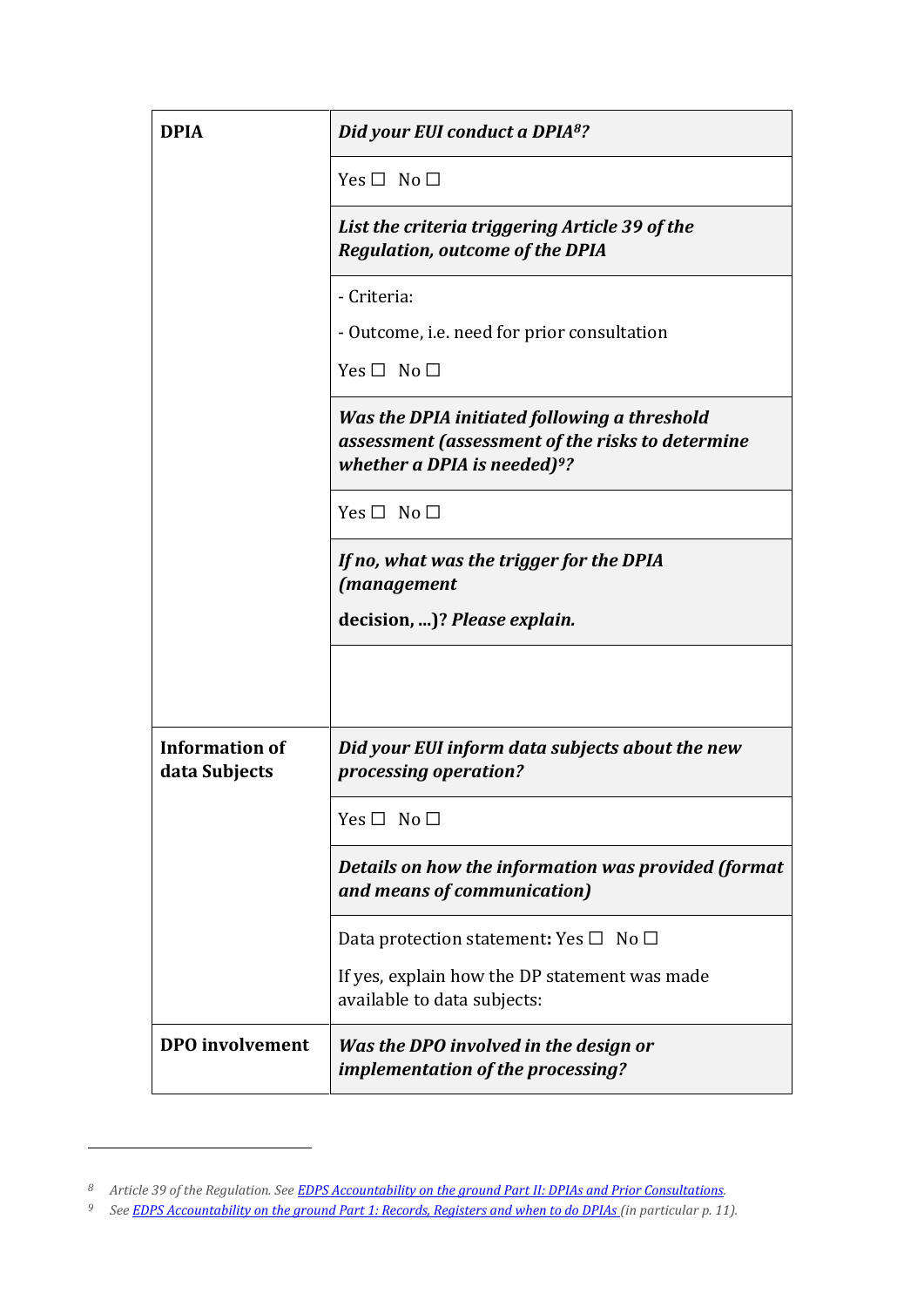|                                       | Yes $\Box$ No $\Box$                                                                                                                       |
|---------------------------------------|--------------------------------------------------------------------------------------------------------------------------------------------|
|                                       | If yes, at which stage (design phase, DPIA, ), active<br>or passive role (information), oral/written advice?                               |
|                                       | Design $\Box$ DPIA $\Box$                                                                                                                  |
|                                       | Active role: yes $\square$ no $\square$                                                                                                    |
|                                       | If yes:                                                                                                                                    |
|                                       | written advice $\square$                                                                                                                   |
|                                       | oral advice, participation in meetings $\Box$                                                                                              |
| <b>External</b><br><b>Contractors</b> | Does the processing involve the recourse to external<br>contractors (processors)?                                                          |
| (processors)                          | $Yes \Box No \Box$                                                                                                                         |
|                                       | Details on the contract (name, role, DP clauses)                                                                                           |
|                                       | Name and country of the contractor:                                                                                                        |
|                                       | Role:                                                                                                                                      |
|                                       | Data protection clauses: Yes $\square$ No $\boxtimes$                                                                                      |
| <b>Duration</b>                       | Is the processing operation still ongoing?                                                                                                 |
|                                       | Yes $\Box$ No $\Box$                                                                                                                       |
|                                       | Did your EUI specify a time limit as to the processing<br>operation or a periodic review of the necessity to go<br>on with the processing? |
|                                       | Yes $\Box$ No $\Box$                                                                                                                       |
|                                       | Retention duration or recurrence of the review                                                                                             |
|                                       | - Retention:                                                                                                                               |
|                                       | - Recurrence of review:                                                                                                                    |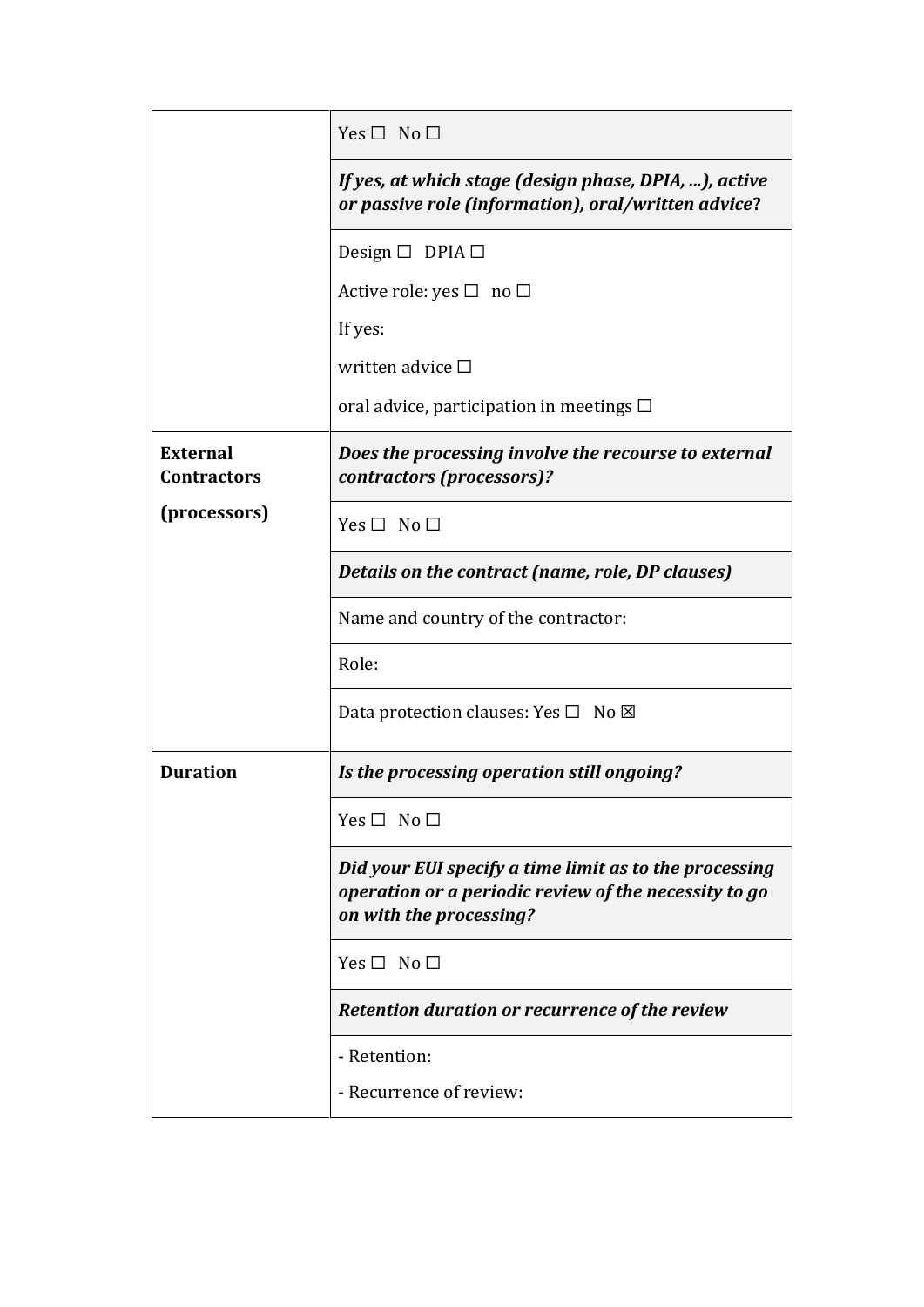1.3.3. **Covid-19 diagnostic tests and handling of results** (testing carried out at the suggestion/obligation of the EUI and/or obligation to transmit test results to the EUI)

| <b>Description</b> | <b>Purpose(s)</b>                                                                           |
|--------------------|---------------------------------------------------------------------------------------------|
|                    | Health of staff in general $\Box$                                                           |
|                    | Limit access to the EUI premises to staff that can<br>provide negative test $\Box$          |
|                    | <b>Other</b>                                                                                |
|                    | <b>Type of testing</b>                                                                      |
|                    | Testing within your EUI $\Box$                                                              |
|                    | Testing by another EUI $\Box$                                                               |
|                    | Testing outside the EUIs (general practitioners, testing<br>centre, hospital, ) $\Box$      |
|                    | <b>Legal basis</b>                                                                          |
|                    | Indicate a precise legal basis under Art. 5 or 10 of the<br>Regulation:                     |
|                    | If you rely on Art. $5(1)(b)$ or $10(2)(b)$ or (i), please<br>indicate the relevant EU law: |
|                    | Provide a link to the publicly available record of the<br>processing <sup>10</sup> , if any |
|                    | Link to the publicly available record:                                                      |
|                    | No publicly available record □                                                              |
|                    | No record $\Box$                                                                            |
|                    | <b>Categories of individuals targeted</b>                                                   |
|                    | Staff $\square$                                                                             |
|                    | Visitors □                                                                                  |
|                    | External contractors □                                                                      |

*<sup>10</sup> See Article 31 of Regulation 2018/1725.*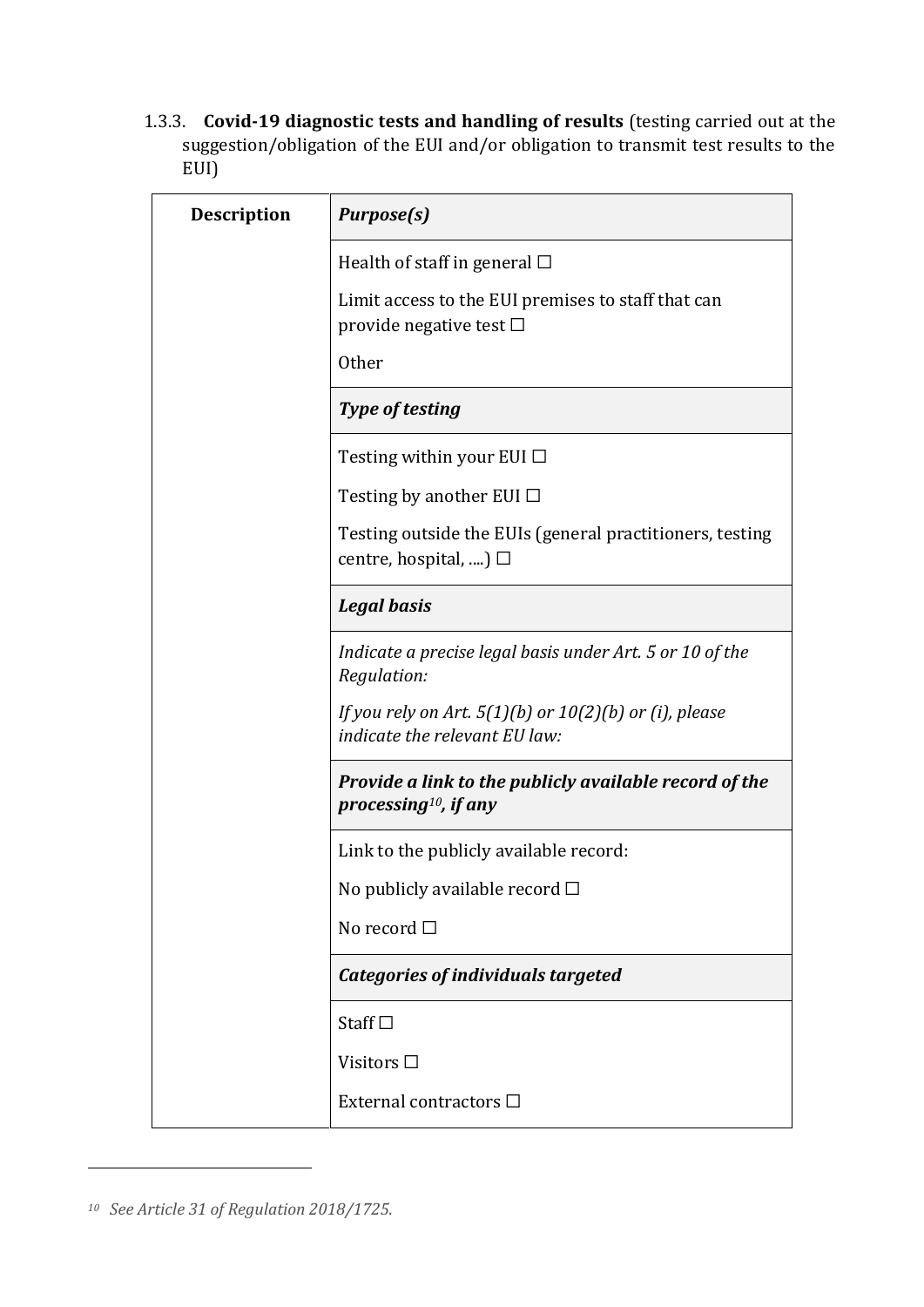|             | Other:                                                                                   |
|-------------|------------------------------------------------------------------------------------------|
|             | <b>Special categories of data</b>                                                        |
|             | Racial or ethnic origin $\Box$                                                           |
|             | Political opinions $\Box$                                                                |
|             | Religious or philosophical beliefs $\Box$                                                |
|             | Trade union membership $\Box$                                                            |
|             | Genetic data □                                                                           |
|             | Biometric data for the purpose of uniquely identifying a<br>natural person $\ \Box$      |
|             | Data concerning health $\Box$                                                            |
|             | Data concerning sex life or sexual orientation $\Box$                                    |
|             | <b>Automated or manual</b>                                                               |
|             | Automated □                                                                              |
|             | Manual $\square$                                                                         |
|             | <b>Mandatory or optional for individuals concerned</b>                                   |
|             | Mandatory $\square$                                                                      |
|             | Optional $\square$                                                                       |
|             | Recipient(s) (security, HR, medical service, etc.)                                       |
|             |                                                                                          |
| <b>DPIA</b> | Did your EUI conduct a DPIA <sup>11</sup> ?                                              |
|             | Yes $\Box$ No $\Box$                                                                     |
|             | List the criteria triggering Article 39 of the<br><b>Regulation, outcome of the DPIA</b> |
|             | - Criteria:                                                                              |

*<sup>11</sup> Article 39 of the Regulation. Se[e EDPS Accountability on the ground Part II: DPIAs and Prior Consultations.](https://edps.europa.eu/sites/edp/files/publication/19-07-17_accountability_on_the_ground_part_ii_en.pdf)*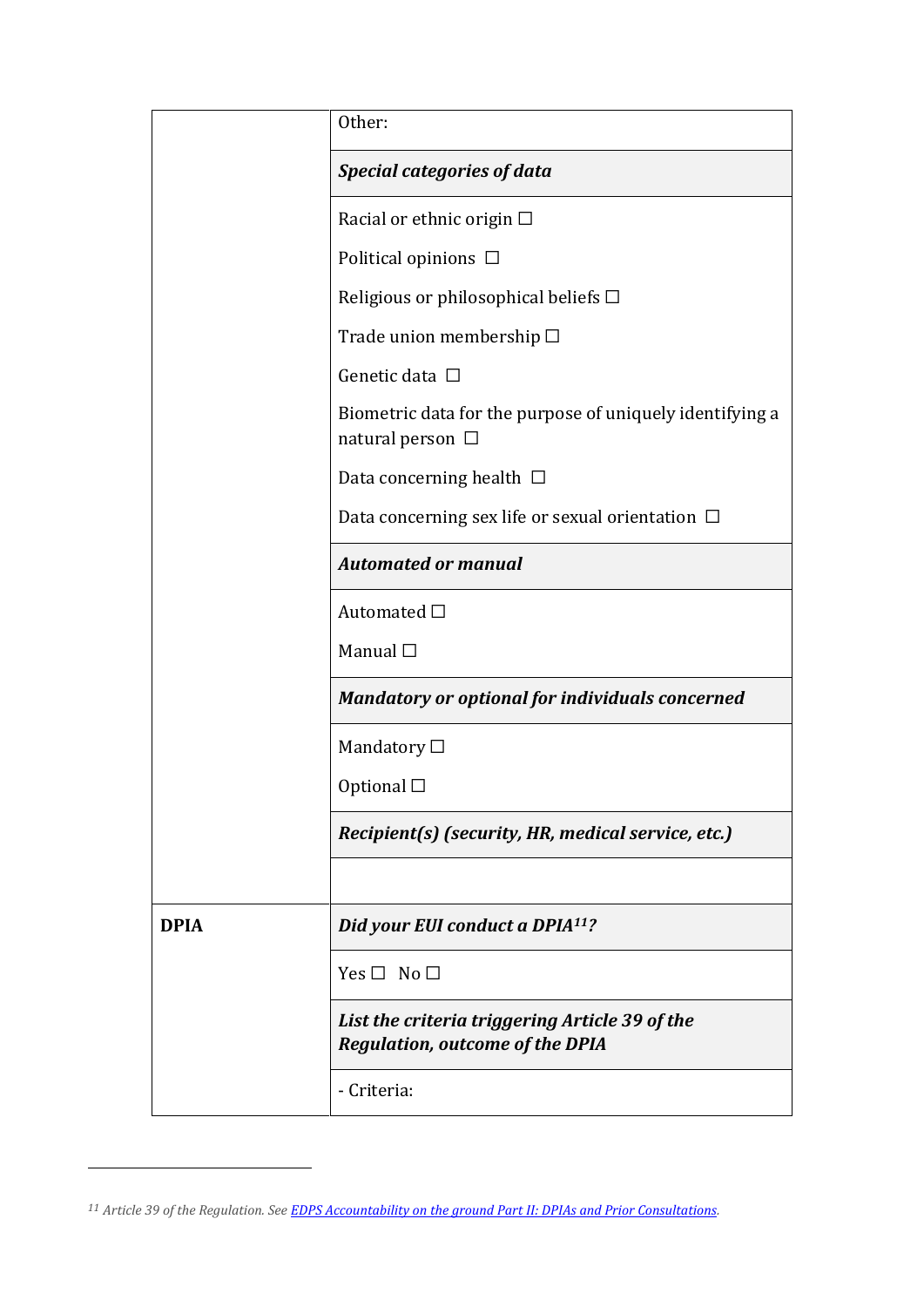|                                        | - Outcome, i.e. need for prior consultation                                                                                          |
|----------------------------------------|--------------------------------------------------------------------------------------------------------------------------------------|
|                                        | $Yes \Box No \Box$                                                                                                                   |
|                                        | Was the DPIA initiated following a threshold<br>assessment (assessment of the risks to determine<br>whether a DPIA is needed) $12$ ? |
|                                        | Yes $\Box$ No $\Box$                                                                                                                 |
|                                        | If no, what was the trigger for the DPIA<br>(management                                                                              |
|                                        | decision, )? Please explain.                                                                                                         |
|                                        |                                                                                                                                      |
| <b>Information of</b><br>data Subjects | Did your EUI inform data subjects about the new<br>processing operation?                                                             |
|                                        | Yes $\Box$ No $\Box$                                                                                                                 |
|                                        | Details on how the information was provided (format<br>and means of communication)                                                   |
|                                        | Data protection statement: Yes $\square$ No $\square$                                                                                |
|                                        | If yes, explain how the DP statement was made<br>available to data subjects:                                                         |
| <b>DPO</b> Involvement                 | Was the DPO involved in the design or<br>implementation of the processing?                                                           |
|                                        | Yes $\Box$ No $\Box$                                                                                                                 |
|                                        | If yes, at which stage (design phase, DPIA, ), active<br>or passive role (information), oral/written advice.                         |
|                                        | Design $\Box$ DPIA $\Box$                                                                                                            |
|                                        | Active role: yes $\square$ no $\square$                                                                                              |
|                                        | If yes:                                                                                                                              |
|                                        | written advice $\square$                                                                                                             |

*<sup>12</sup> Se[e EDPS Accountability on the ground Part 1: Records, Registers and when to do DPIAs \(](https://edps.europa.eu/sites/edp/files/publication/19-07-17_accountability_on_the_ground_part_i_en.pdf)in particular p. 11).*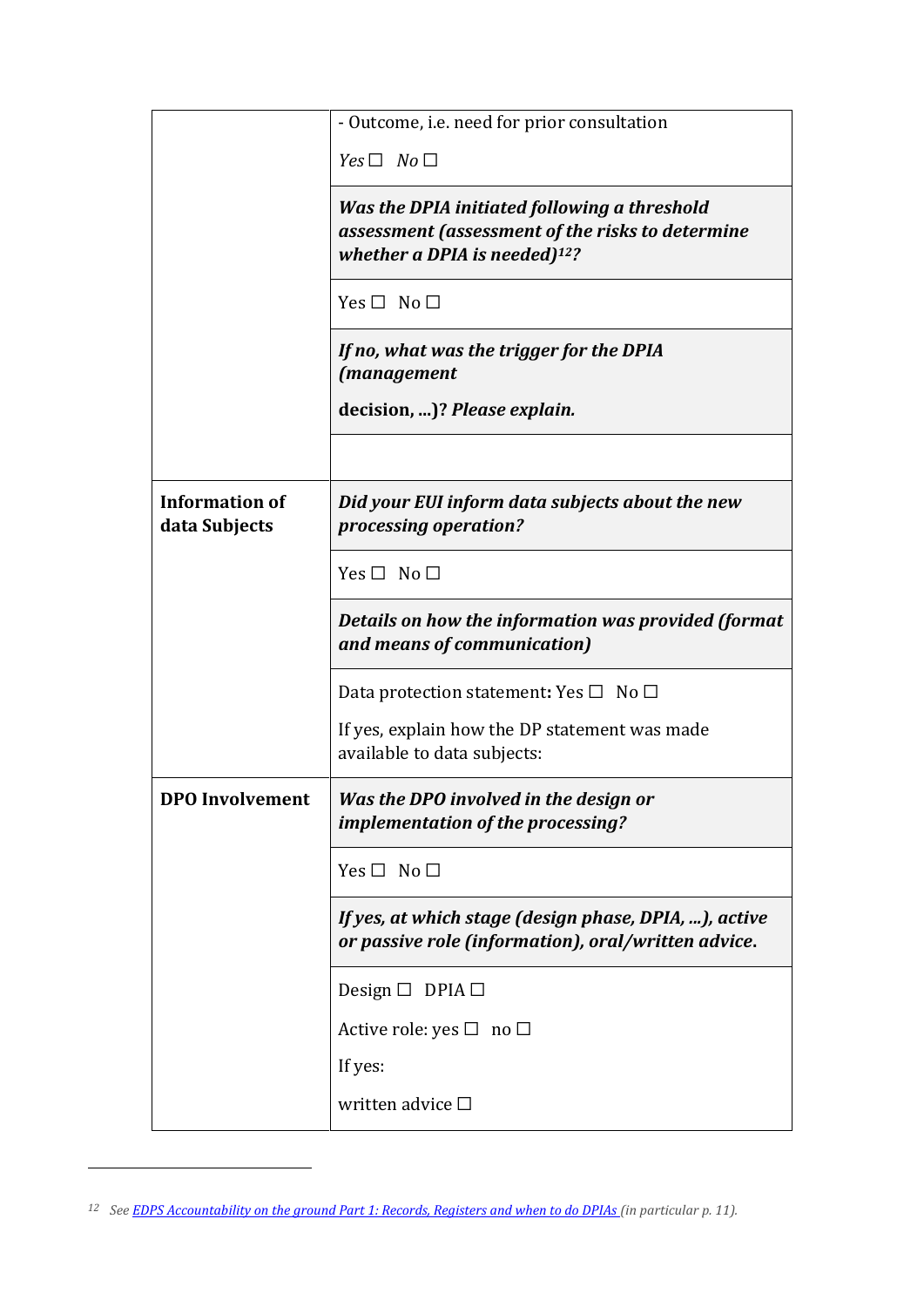|                                       | oral advice, participation in meetings $\Box$                                                                                              |
|---------------------------------------|--------------------------------------------------------------------------------------------------------------------------------------------|
| <b>External</b><br><b>Contractors</b> | Does the processing involve the recourse to external<br>contractors (processors)?                                                          |
| (processors)                          | Yes $\Box$ No $\Box$                                                                                                                       |
|                                       | Details on the contract (name, role, DP clauses)                                                                                           |
|                                       | Name and country of the contractor:                                                                                                        |
|                                       | Role:                                                                                                                                      |
|                                       | Data protection clauses: Yes $\square$ No $\square$                                                                                        |
|                                       |                                                                                                                                            |
| <b>Duration</b>                       | Is the processing operation still ongoing?                                                                                                 |
|                                       | $Yes \Box No \Box$                                                                                                                         |
|                                       | Did your EUI specify a time limit as to the processing<br>operation or a periodic review of the necessity to go<br>on with the processing? |
|                                       | Yes $\Box$ No $\Box$                                                                                                                       |
|                                       | Retention duration or recurrence of the review                                                                                             |
|                                       | - Retention:                                                                                                                               |

### 1.3.4. **Monitoring presence in the EUI premises**

| <b>Description</b> | <b>Purpose(s)</b>                                                                                                   |
|--------------------|---------------------------------------------------------------------------------------------------------------------|
|                    | Check occupancy rate $\square$                                                                                      |
|                    | Contact tracing if a staff member is reported positive in<br>the days following presence in the EUI premises $\Box$ |
|                    | Legal basis                                                                                                         |
|                    | Indicate a precise legal basis under Art. 5 or 10 of the<br>Regulation:                                             |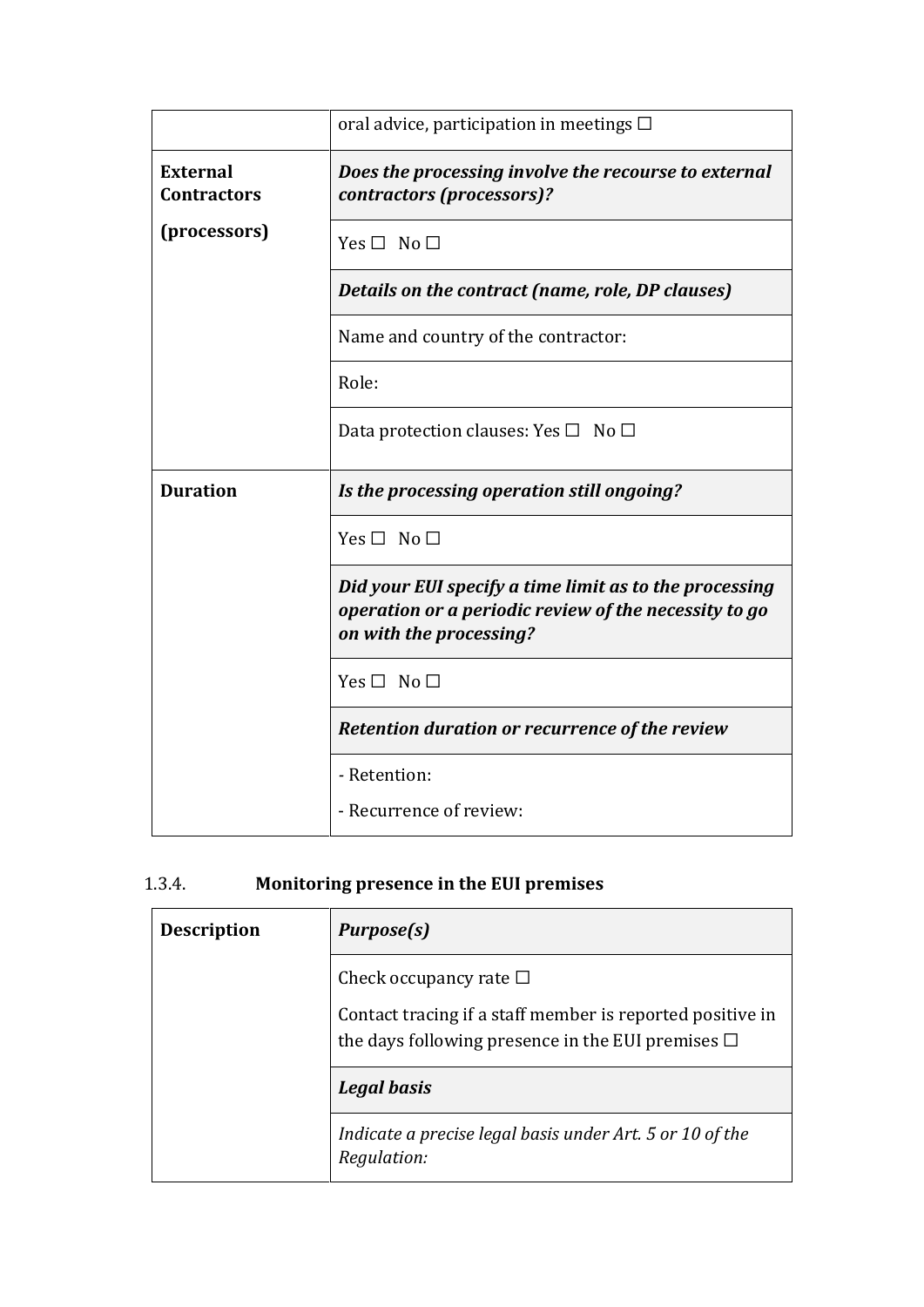| If you rely on Art. $5(1)(b)$ or $10(2)(b)$ or (i), please<br>indicate the relevant EU law: |
|---------------------------------------------------------------------------------------------|
| Provide a link to the publicly available record of the<br>processing <sup>13</sup> , if any |
| Link to the publicly available record:                                                      |
| No publicly available record $\square$                                                      |
| No record $\Box$                                                                            |
| <b>Categories of individuals targeted</b>                                                   |
| Staff $\square$                                                                             |
| Visitors $\square$                                                                          |
| External contractors □                                                                      |
| Other:                                                                                      |
| <b>Special categories of data</b>                                                           |
| Racial or ethnic origin $\Box$                                                              |
| Political opinions $\Box$                                                                   |
| Religious or philosophical beliefs $\Box$                                                   |
| Trade union membership $\Box$                                                               |
| Genetic data $\Box$                                                                         |
| Biometric data for the purpose of uniquely identifying a<br>natural person $\Box$           |
| Data concerning health $\Box$                                                               |
| Data concerning sex life or sexual orientation $\Box$                                       |
| <b>Automated or manual</b>                                                                  |
| Automated $\square$                                                                         |
| Manual $\square$                                                                            |

*<sup>13</sup> See Article 31 of Regulation 2018/1725.*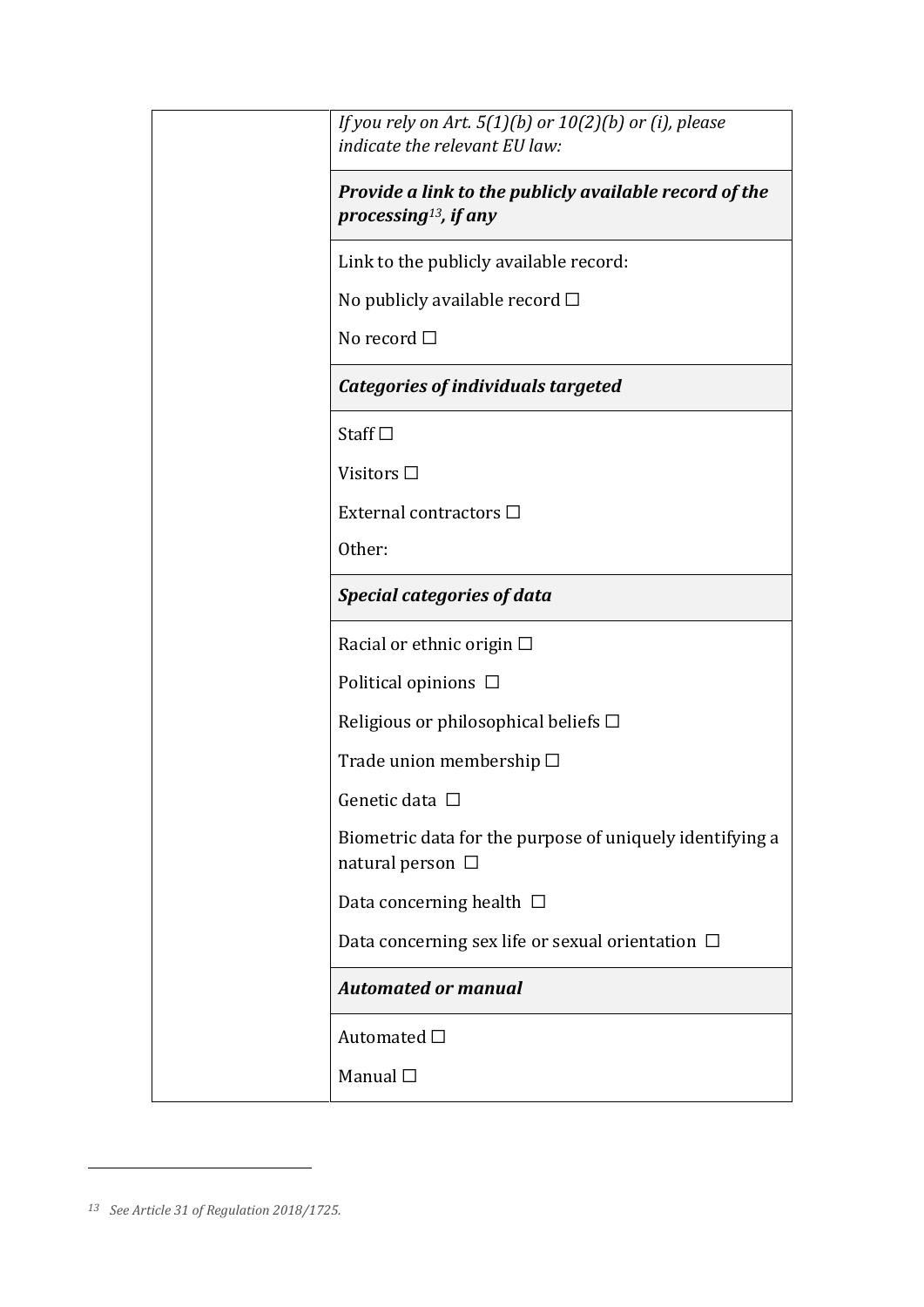|                                        | <b>Mandatory or optional for individuals concerned</b>                                                                               |
|----------------------------------------|--------------------------------------------------------------------------------------------------------------------------------------|
|                                        | Mandatory $\Box$                                                                                                                     |
|                                        | Optional $\square$                                                                                                                   |
|                                        | Recipient(s) (security, HR, medical service, etc.)                                                                                   |
|                                        |                                                                                                                                      |
| <b>DPIA</b>                            | Did your EUI conduct a DPIA <sup>14</sup> ?                                                                                          |
|                                        | Yes $\Box$ No $\Box$                                                                                                                 |
|                                        | List the criteria triggering Article 39 of the<br><b>Regulation, outcome of the DPIA</b>                                             |
|                                        | - Criteria:                                                                                                                          |
|                                        | - Outcome, i.e. need for prior consultation                                                                                          |
|                                        | Yes $\Box$ No $\Box$                                                                                                                 |
|                                        | Was the DPIA initiated following a threshold<br>assessment (assessment of the risks to determine<br>whether a DPIA is needed) $15$ ? |
|                                        | $Yes \Box No \Box$                                                                                                                   |
|                                        | If no, what was the trigger for the DPIA<br><i>(management</i>                                                                       |
|                                        | decision, )? Please explain.                                                                                                         |
|                                        |                                                                                                                                      |
| <b>Information of</b><br>data Subjects | Did your EUI inform data subjects about the new<br>processing operation?                                                             |
|                                        | $Yes \Box No \Box$                                                                                                                   |
|                                        | Details on how the information was provided (format<br>and means of communication)                                                   |

*<sup>14</sup> Article 39 of the Regulation. Se[e EDPS Accountability on the ground Part II: DPIAs and Prior Consultations.](https://edps.europa.eu/sites/edp/files/publication/19-07-17_accountability_on_the_ground_part_ii_en.pdf)*

*<sup>15</sup> Se[e EDPS Accountability on the ground Part 1: Records, Registers and when to do DPIAs \(](https://edps.europa.eu/sites/edp/files/publication/19-07-17_accountability_on_the_ground_part_i_en.pdf)in particular p. 11).*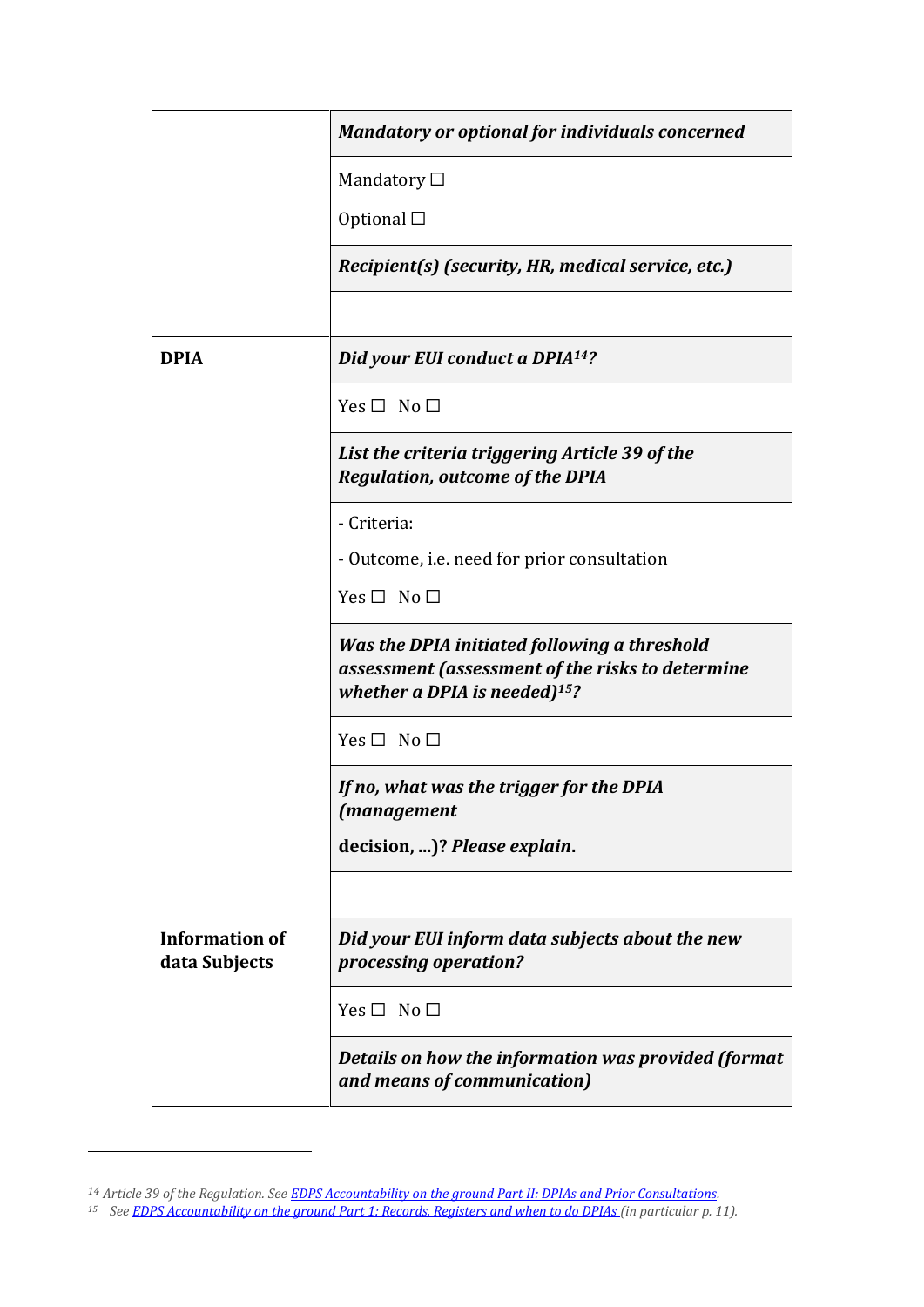|                                       | Data protection statement: Yes $\Box$ No $\Box$                                                                                            |
|---------------------------------------|--------------------------------------------------------------------------------------------------------------------------------------------|
|                                       | If yes, explain how the DP statement was made<br>available to data subjects:                                                               |
| <b>DPO</b> Involvement                | Was the DPO involved in the design or<br>implementation of the processing?                                                                 |
|                                       | $Yes \Box No \Box$                                                                                                                         |
|                                       | If yes, at which stage (design phase, DPIA, ), active<br>or passive role (information), oral/written advice.                               |
|                                       | Design $\Box$ DPIA $\Box$                                                                                                                  |
|                                       | Active role: yes $\square$ no $\square$                                                                                                    |
|                                       | If yes:                                                                                                                                    |
|                                       | written advice $\Box$                                                                                                                      |
|                                       | oral advice, participation in meetings $\Box$                                                                                              |
| <b>External</b><br><b>Contractors</b> | Does the processing involve the recourse to external<br>contractors (processors)?                                                          |
|                                       |                                                                                                                                            |
| (processors)                          | Yes $\Box$ No $\Box$                                                                                                                       |
|                                       | Details on the contract (name, role, DP clauses)                                                                                           |
|                                       | Name and country of the contractor:                                                                                                        |
|                                       | Role:                                                                                                                                      |
|                                       | Data protection clauses: Yes $\square$ No $\square$                                                                                        |
| <b>Duration</b>                       | Is the processing operation still ongoing?                                                                                                 |
|                                       | $Yes \Box No \Box$                                                                                                                         |
|                                       | Did your EUI specify a time limit as to the processing<br>operation or a periodic review of the necessity to go<br>on with the processing? |
|                                       | $Yes \Box No \Box$                                                                                                                         |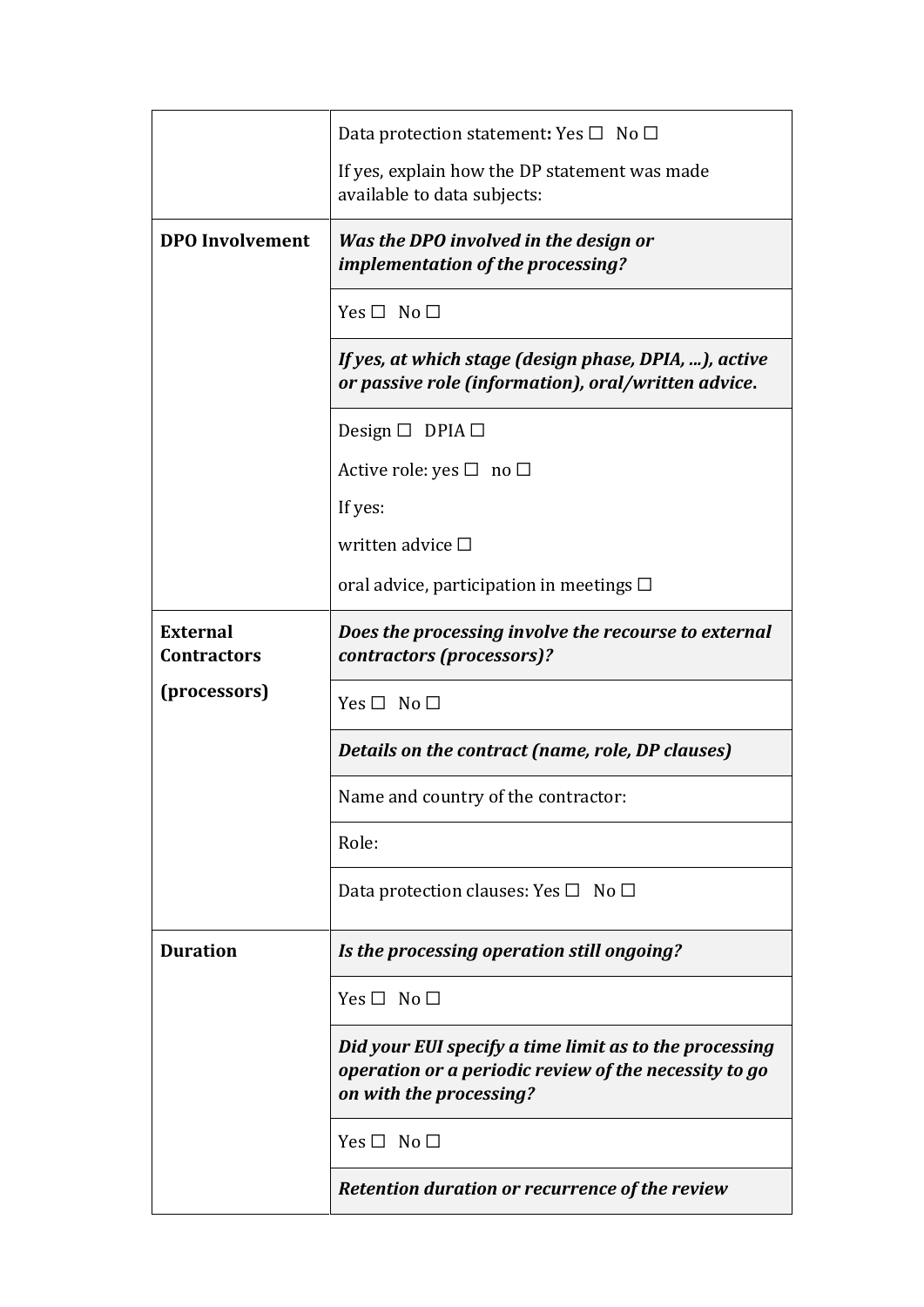| - Retention:            |
|-------------------------|
| - Recurrence of review: |

### 1.3.5. [**Name of the processing operation**]

Please use a separate table for each additional processing operation.

+ copy/paste the table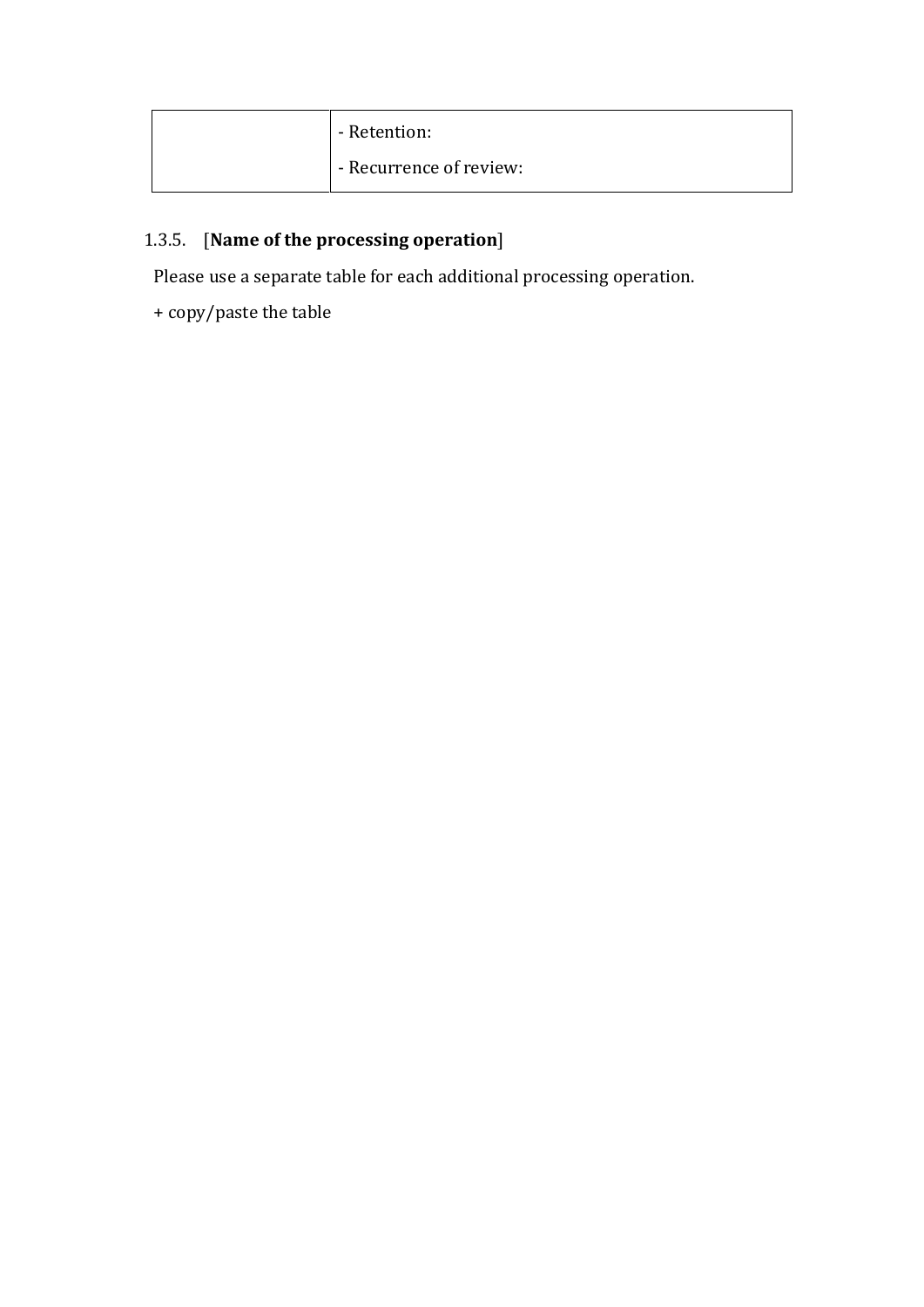# **2.**

# **IT tools and solutions implemented/enhanced by EUIs for working remotely in times of Covid-19**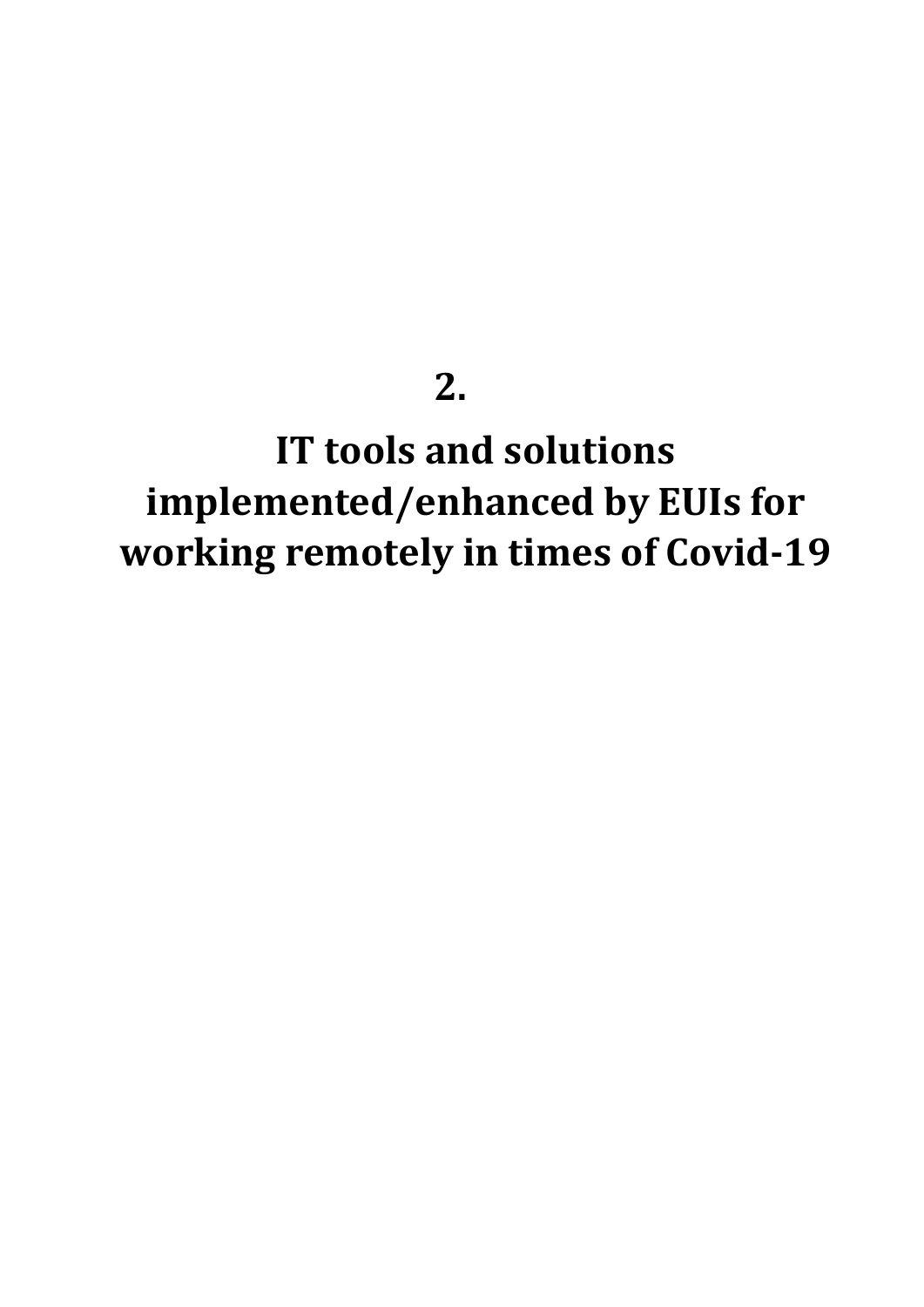2.1. **\*** Has your EUI started to use **new IT tools**, including communication tools, to ensure business continuity while working remotely?

|--|

If your answer is no, go to Question 2.3.

2.2. What are these new tools (videoconferencing, instant messaging, remote connection from employees' devices, etc.)?

Please use a separate table for each tool.

2.2.1. **Tool No 1**

| <b>Description</b> | Type and name of the tool                                                                                                                                                                    |
|--------------------|----------------------------------------------------------------------------------------------------------------------------------------------------------------------------------------------|
|                    |                                                                                                                                                                                              |
|                    | Related processing operation, intended use                                                                                                                                                   |
|                    | Meetings in general $\square$                                                                                                                                                                |
|                    | Selection/evaluation procedures $\Box$                                                                                                                                                       |
|                    | Other:                                                                                                                                                                                       |
| <b>Records</b>     | Did your EUI update the corresponding record(s) of<br>the data undergoing processing to include the use of<br>the new tool(s)? Or did your EUI create a<br>new/specific record for the tool? |
|                    | Update of existing record(s) $\Box$                                                                                                                                                          |
|                    | New/specific record $\Box$                                                                                                                                                                   |
|                    | No record $\Box$                                                                                                                                                                             |
| <b>DPIA</b>        | Did your EUI conduct a DPIA <sup>16</sup> on the data<br>undergoing processing using the tool?                                                                                               |
|                    | $Yes \Box No \Box$                                                                                                                                                                           |
|                    | List the criteria triggering Article 39 of the<br><b>Regulation, outcome of the DPIA</b>                                                                                                     |

*<sup>16</sup> Article 39 of the Regulation. Se[e EDPS Accountability on the ground Part II: DPIAs and Prior Consultations.](https://edps.europa.eu/sites/edp/files/publication/19-07-17_accountability_on_the_ground_part_ii_en.pdf)*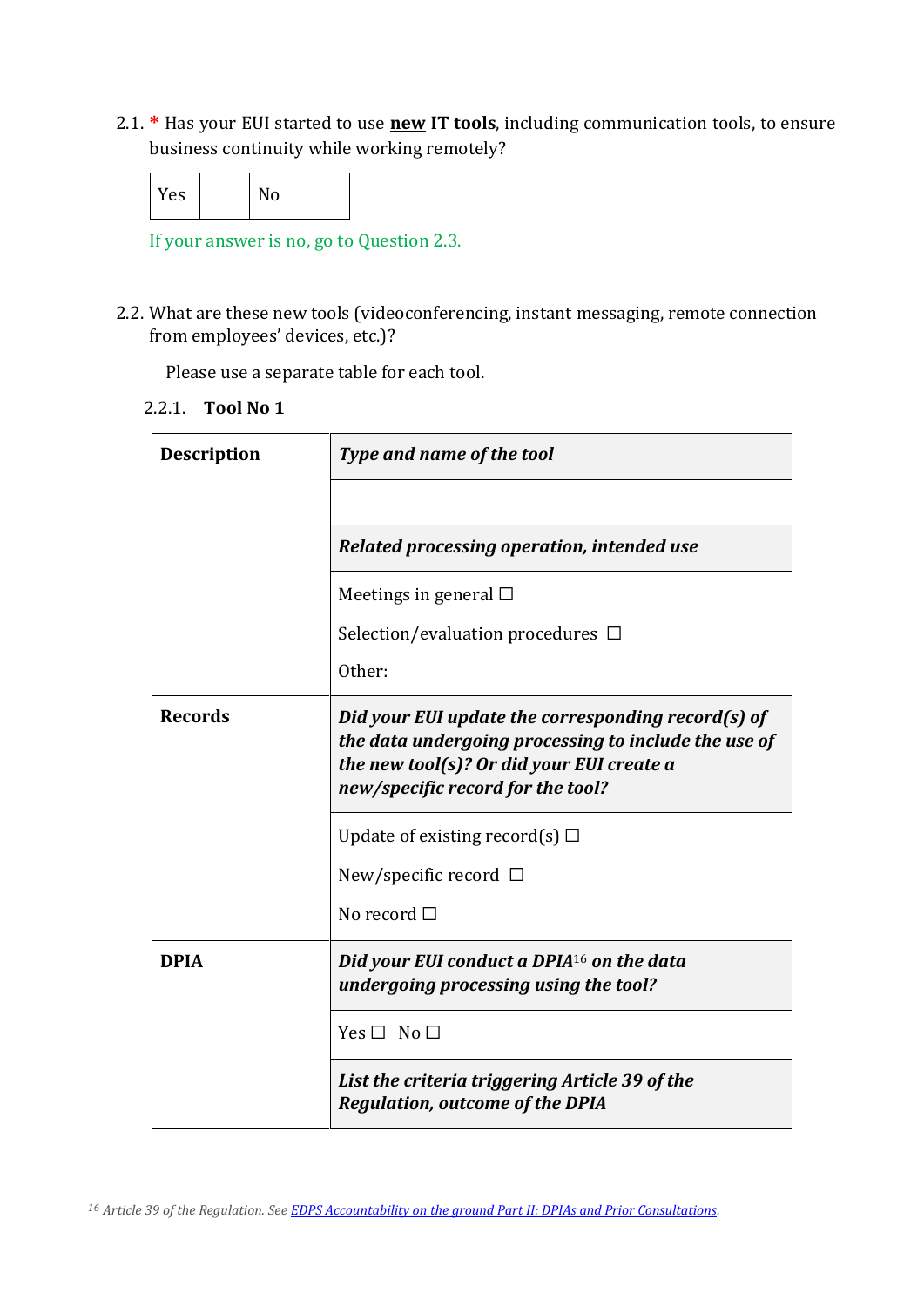|                                        | - Criteria:                                                                                                                          |
|----------------------------------------|--------------------------------------------------------------------------------------------------------------------------------------|
|                                        | - Outcome, i.e. need for prior consultation                                                                                          |
|                                        | Yes $\Box$ No $\Box$                                                                                                                 |
|                                        | Was the DPIA initiated following a threshold<br>assessment (assessment of the risks to determine<br>whether a DPIA is needed) $17$ ? |
|                                        | $Yes \Box No \Box$                                                                                                                   |
|                                        | If no, what was the trigger for the DPIA<br><i>(management</i>                                                                       |
|                                        | decision, )? Please explain.                                                                                                         |
|                                        |                                                                                                                                      |
| <b>Information of</b><br>data Subjects | Did your EUI inform data subjects about the new<br>tool?                                                                             |
|                                        | Yes $\Box$ No $\Box$                                                                                                                 |
|                                        | Details on how the information was provided (format<br>and means of communication)                                                   |
|                                        | Update of existing DP statement(s) $\Box$                                                                                            |
|                                        | New/specific DP statement $\Box$                                                                                                     |
|                                        | No DP statement $\Box$                                                                                                               |
|                                        | If yes, explain how the DP statement (or its<br>modification) was made available to data subjects:                                   |
| <b>DPO</b> Involvement                 | Was the DPO involved in the design or<br>implementation of the tool?                                                                 |
|                                        | Yes $\Box$ No $\Box$                                                                                                                 |
|                                        | If yes, at which stage (design phase, DPIA, ), active<br>or passive role (information), oral/written advice?                         |

*<sup>17</sup> Se[e EDPS Accountability on the ground Part 1: Records, Registers and when to do DPIAs \(](https://edps.europa.eu/sites/edp/files/publication/19-07-17_accountability_on_the_ground_part_i_en.pdf)in particular p. 11).*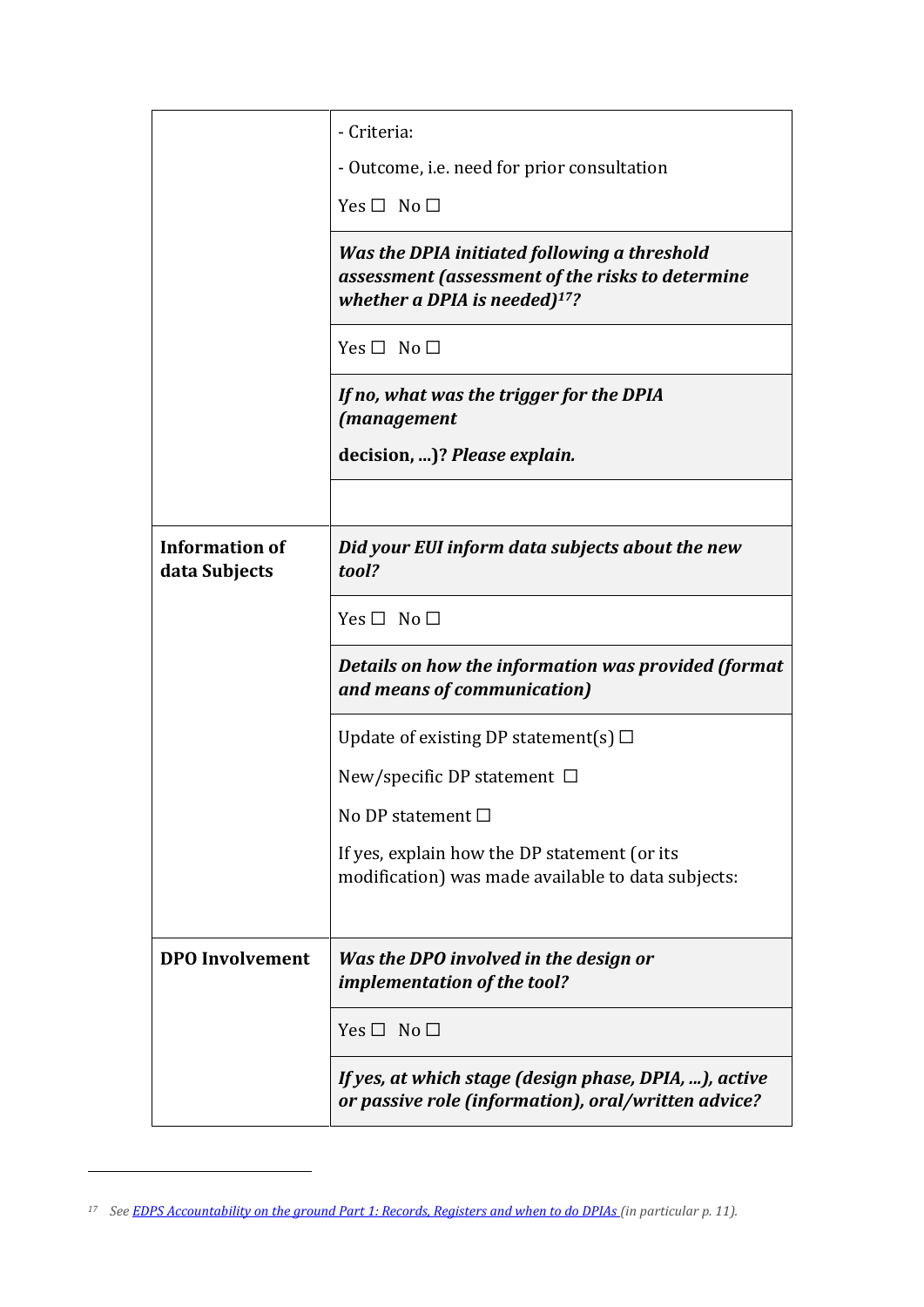|                                       | Design $\Box$ DPIA $\Box$                                                                                                                 |
|---------------------------------------|-------------------------------------------------------------------------------------------------------------------------------------------|
|                                       | Active role: yes $\square$ no $\square$                                                                                                   |
|                                       | If yes:                                                                                                                                   |
|                                       | written advice $\square$                                                                                                                  |
|                                       | oral advice, participation in meetings $\Box$                                                                                             |
| <b>External</b><br><b>Contractors</b> | Was the tool developed internally or did your EUI<br>recourse to external contractors (processors)?                                       |
| (processors)                          | Yes $\Box$ No $\Box$                                                                                                                      |
|                                       | Details on the contract (name, role, DP clauses)                                                                                          |
|                                       | Name and country of the contractor:                                                                                                       |
|                                       | Role:                                                                                                                                     |
|                                       | Data protection clauses: Yes $\square$ No $\square$                                                                                       |
| <b>Duration</b>                       | Is the processing operation still ongoing?                                                                                                |
|                                       | Yes $\Box$ No $\Box$                                                                                                                      |
|                                       | Did your EUI specify a time limit as to the processing<br>operation or a periodic review of the necessity to go<br>on with the processing |
|                                       | Yes $\Box$ No $\Box$                                                                                                                      |
|                                       | Retention duration or recurrence of the review                                                                                            |
|                                       | - Retention:                                                                                                                              |
|                                       | - Recurrence of review:                                                                                                                   |

### 2.2.2. **Tool No 2**

same table

2.3. Did your EUI implement any **modifications to existing tools** in order to enable for a remote, as well as enhanced/more intensive use?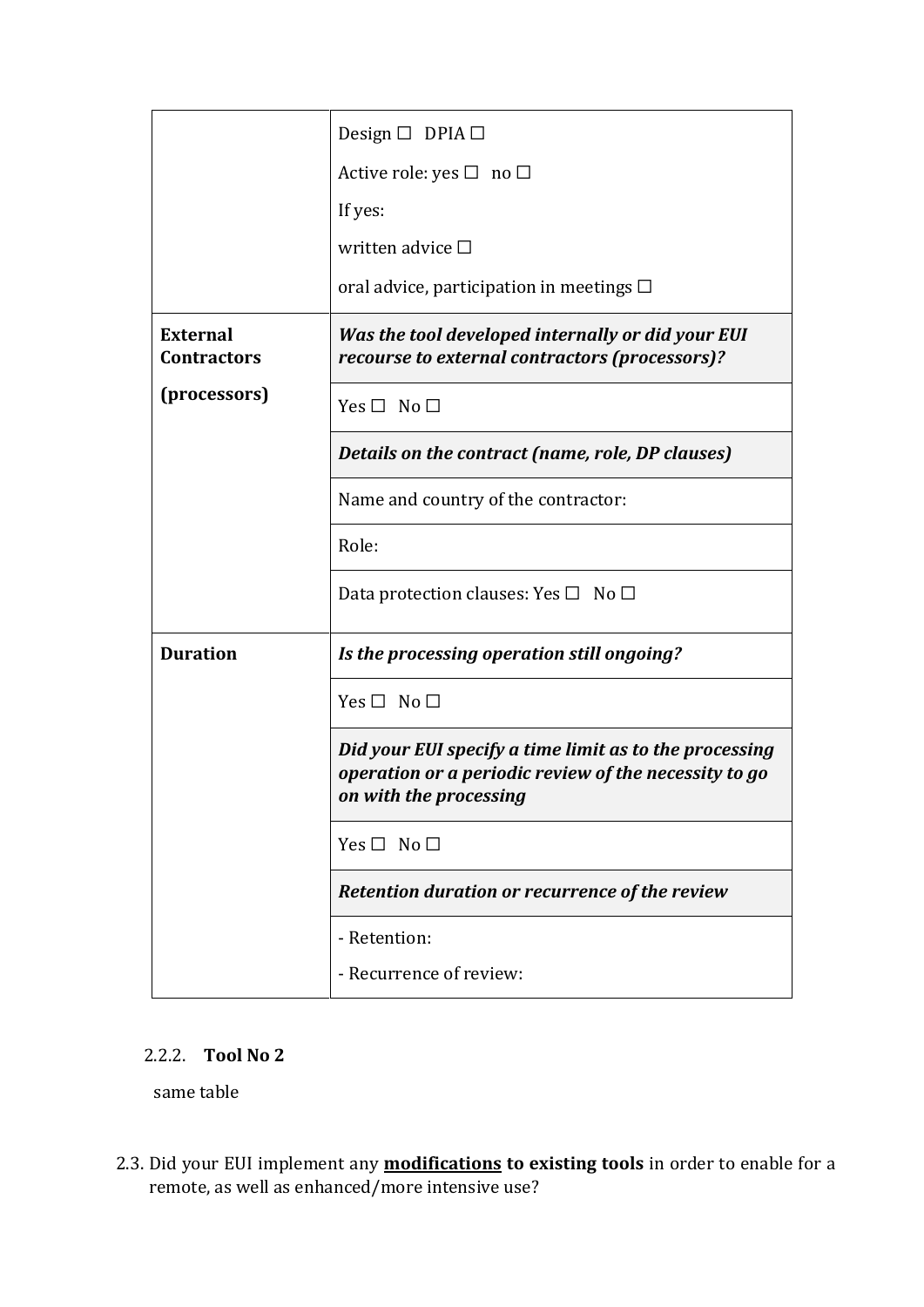| Yes |  | No |  |
|-----|--|----|--|
|-----|--|----|--|

Please use a separate table for each tool.

### 2.3.1. **Tool No 1**

| <b>Description</b>     | Type and name of the tool                                                                                    |
|------------------------|--------------------------------------------------------------------------------------------------------------|
|                        |                                                                                                              |
|                        | Related processing operation, intended use                                                                   |
|                        | Meetings in general $\square$                                                                                |
|                        | Selection/evaluation procedures $\Box$                                                                       |
|                        | Other:                                                                                                       |
|                        | <b>Nature of the change</b>                                                                                  |
|                        | Increased number of users □                                                                                  |
|                        | Remote access features $\Box$                                                                                |
|                        | Modification of IT security policy $\square$                                                                 |
|                        | Update of existing DP statement(s) $\Box$                                                                    |
|                        | Policy on own bring your own device $\Box$                                                                   |
|                        | Other:                                                                                                       |
| <b>DPO</b> Involvement | Was the DPO involved in the modification of the tool?                                                        |
|                        | Yes $\Box$ No $\Box$                                                                                         |
|                        | If yes, at which stage (design phase, DPIA, ), active<br>or passive role (information), oral/written advice? |
|                        | Design $\Box$ DPIA $\Box$                                                                                    |
|                        | Active role: yes $\Box$ no $\Box$                                                                            |
|                        | If yes:                                                                                                      |
|                        | written advice □                                                                                             |
|                        | oral advice, participation in meetings $\Box$                                                                |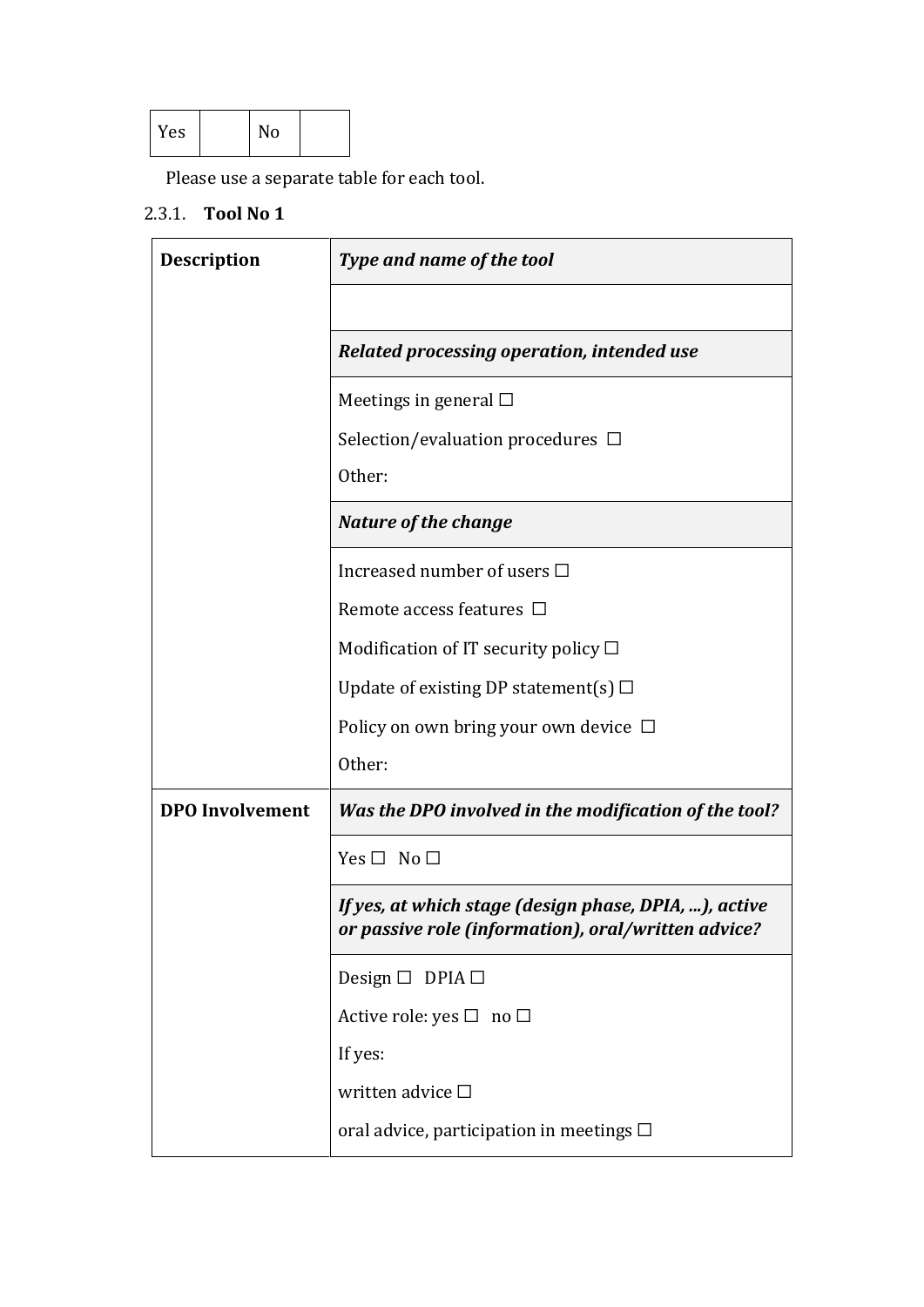| <b>External</b><br><b>Contractors</b> | Does your EUI recourse to external contractors<br>(processors) for developing/modifying the tool? |
|---------------------------------------|---------------------------------------------------------------------------------------------------|
| (processors)                          | $Yes \Box No \Box$                                                                                |
|                                       | Details on the contract (name, role, DP clauses)                                                  |
|                                       | Name and country of the contractor:                                                               |
|                                       | Role:                                                                                             |
|                                       | Data protection clauses: Yes $\Box$ No $\Box$                                                     |

### 2.3.2. **Tool No 2**

same table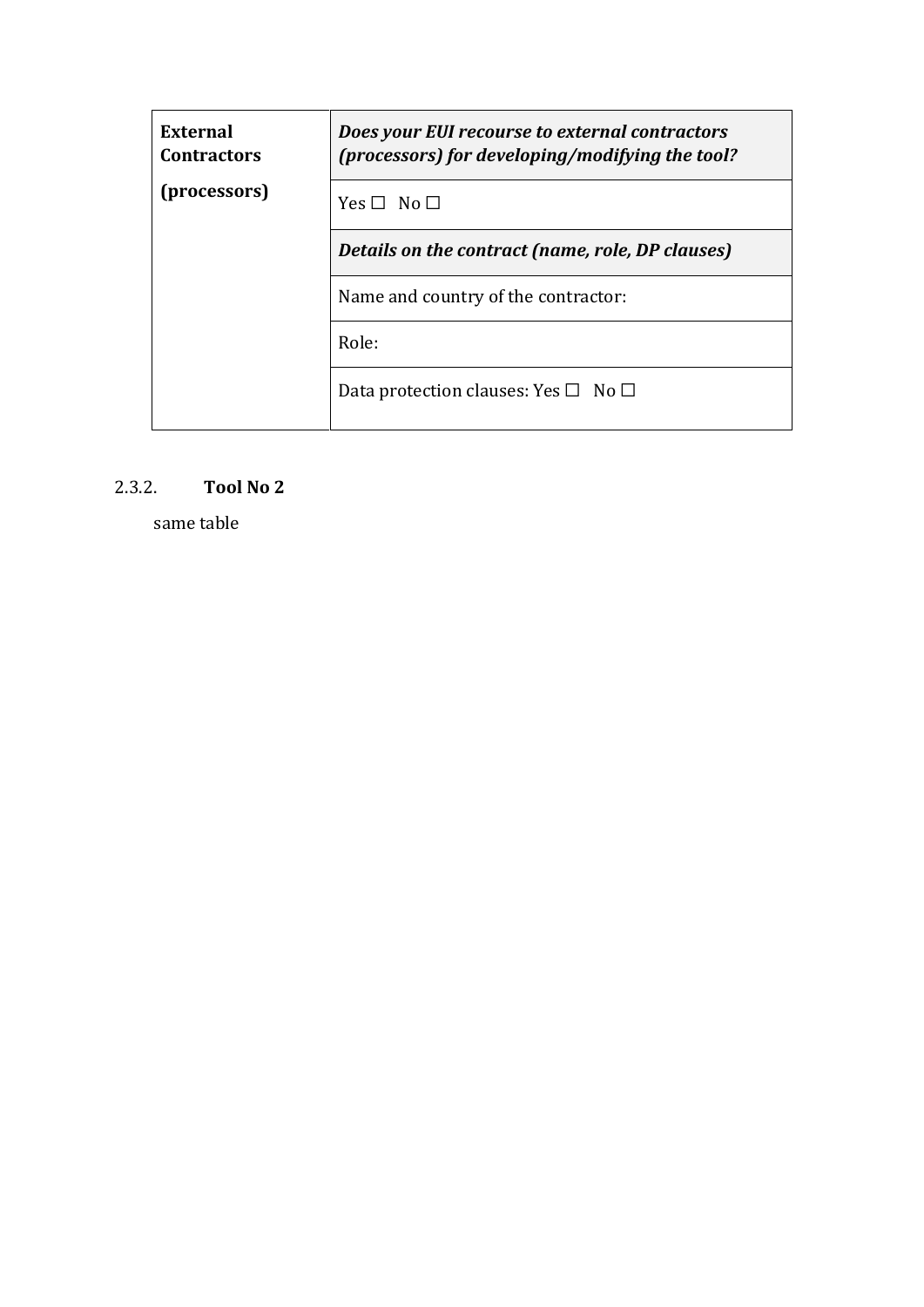## **3.**

# **New processing operations implemented by EUIs in charge of public health related tasks to fight Covid-19, as part of its core business activities**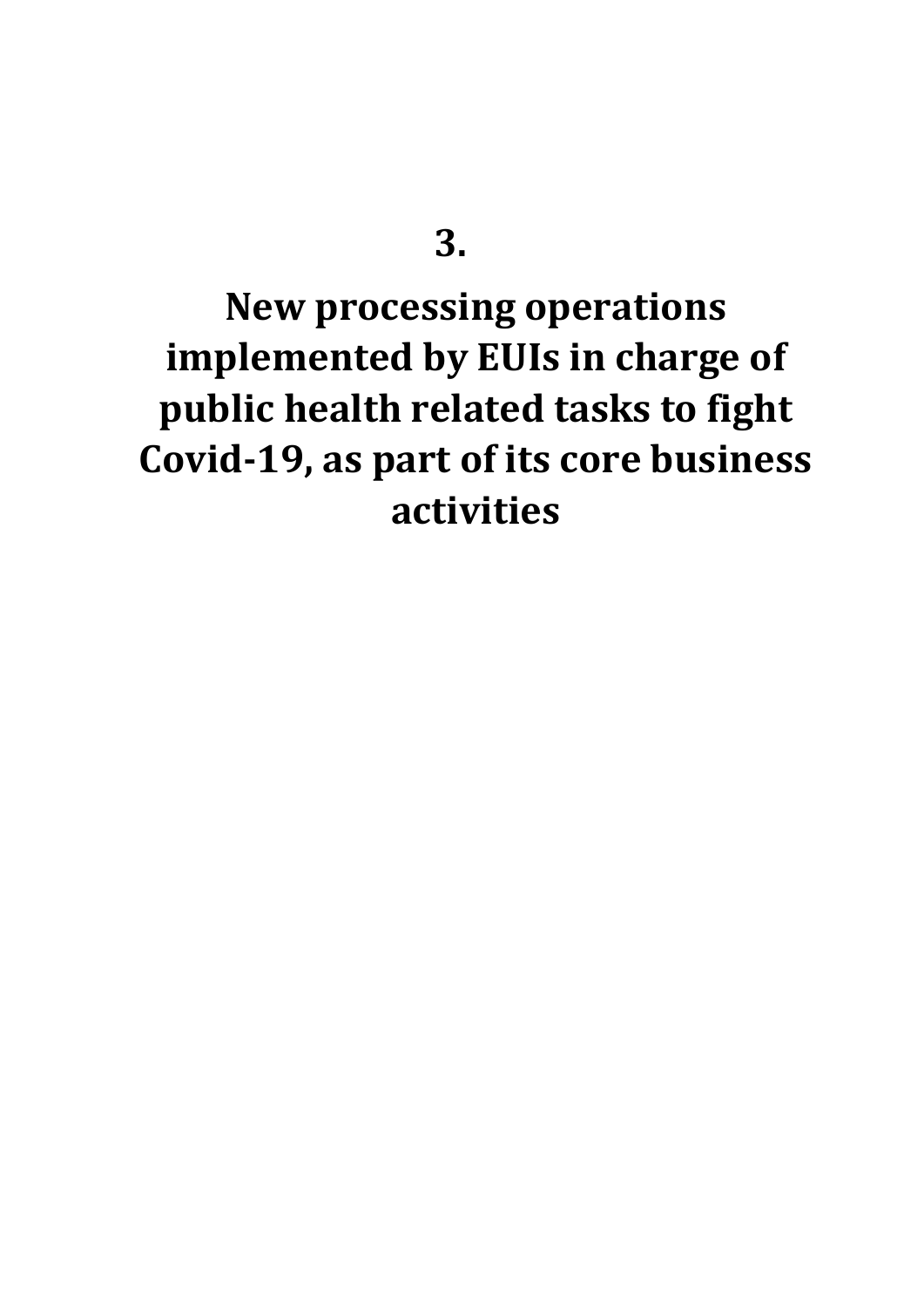3.1. Did your EUI implement new processing operations aiming to respond to the Covid-19 pandemic, as part of its core business?



Please use a separate table for each processing operation.

3.2. For **each** of the processing operations implemented by your EUI, please provide the following information:

### 3.2.1. **Name of the processing operation**

| <b>Description</b> | <b>Purpose(s)</b>                                                                           |
|--------------------|---------------------------------------------------------------------------------------------|
|                    |                                                                                             |
|                    | <b>Legal basis</b>                                                                          |
|                    | Indicate a precise legal basis under Art. 5 or 10 of the<br>Regulation:                     |
|                    | If you rely on Art. $5(1)(b)$ or $10(2)(b)$ or (i), please<br>indicate the relevant EU law: |
|                    | Provide a link to the publicly available record of the<br>processing <sup>18</sup> , if any |
|                    | Link to the publicly available record:                                                      |
|                    | No publicly available record $\square$                                                      |
|                    | No record $\Box$                                                                            |
|                    | <b>Categories of individuals targeted</b>                                                   |
|                    |                                                                                             |

*<sup>18</sup> See Article 31 of Regulation 2018/1725.*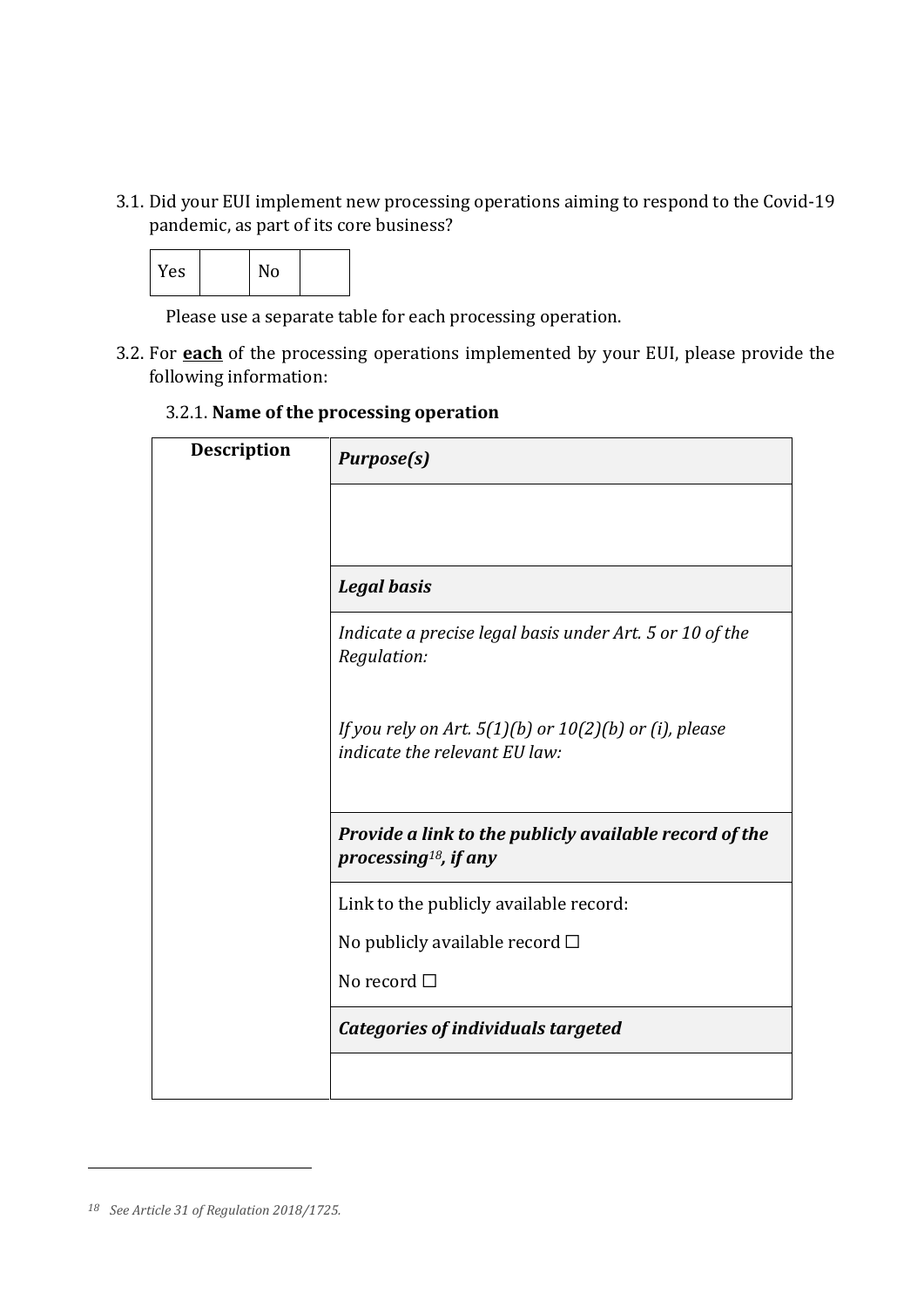|             | <b>Special categories of data</b>                                                        |
|-------------|------------------------------------------------------------------------------------------|
|             | Racial or ethnic origin $\Box$                                                           |
|             | Political opinions $\Box$                                                                |
|             | Religious or philosophical beliefs $\Box$                                                |
|             | Trade union membership □                                                                 |
|             | Genetic data □                                                                           |
|             | Biometric data for the purpose of uniquely identifying a<br>natural person $\Box$        |
|             | Data concerning health $\Box$                                                            |
|             | Data concerning sex life or sexual orientation $\Box$                                    |
|             | <b>Automated or manual</b>                                                               |
|             | Automated $\Box$                                                                         |
|             | Manual $\square$                                                                         |
|             | <b>Mandatory or optional for individuals concerned</b>                                   |
|             | Mandatory $\Box$                                                                         |
|             | Optional $\square$                                                                       |
|             | <i>Recipient(s)</i>                                                                      |
|             |                                                                                          |
| <b>DPIA</b> | Did your EUI conduct a DPIA <sup>19</sup> ?                                              |
|             | $Yes \Box No \Box$                                                                       |
|             | List the criteria triggering Article 39 of the<br><b>Regulation, outcome of the DPIA</b> |
|             | - Criteria:                                                                              |
|             | - Outcome, i.e. need for prior consultation                                              |

*<sup>19</sup> Article 39 of the Regulation. Se[e EDPS Accountability on the ground Part II: DPIAs and Prior Consultations.](https://edps.europa.eu/sites/edp/files/publication/19-07-17_accountability_on_the_ground_part_ii_en.pdf)*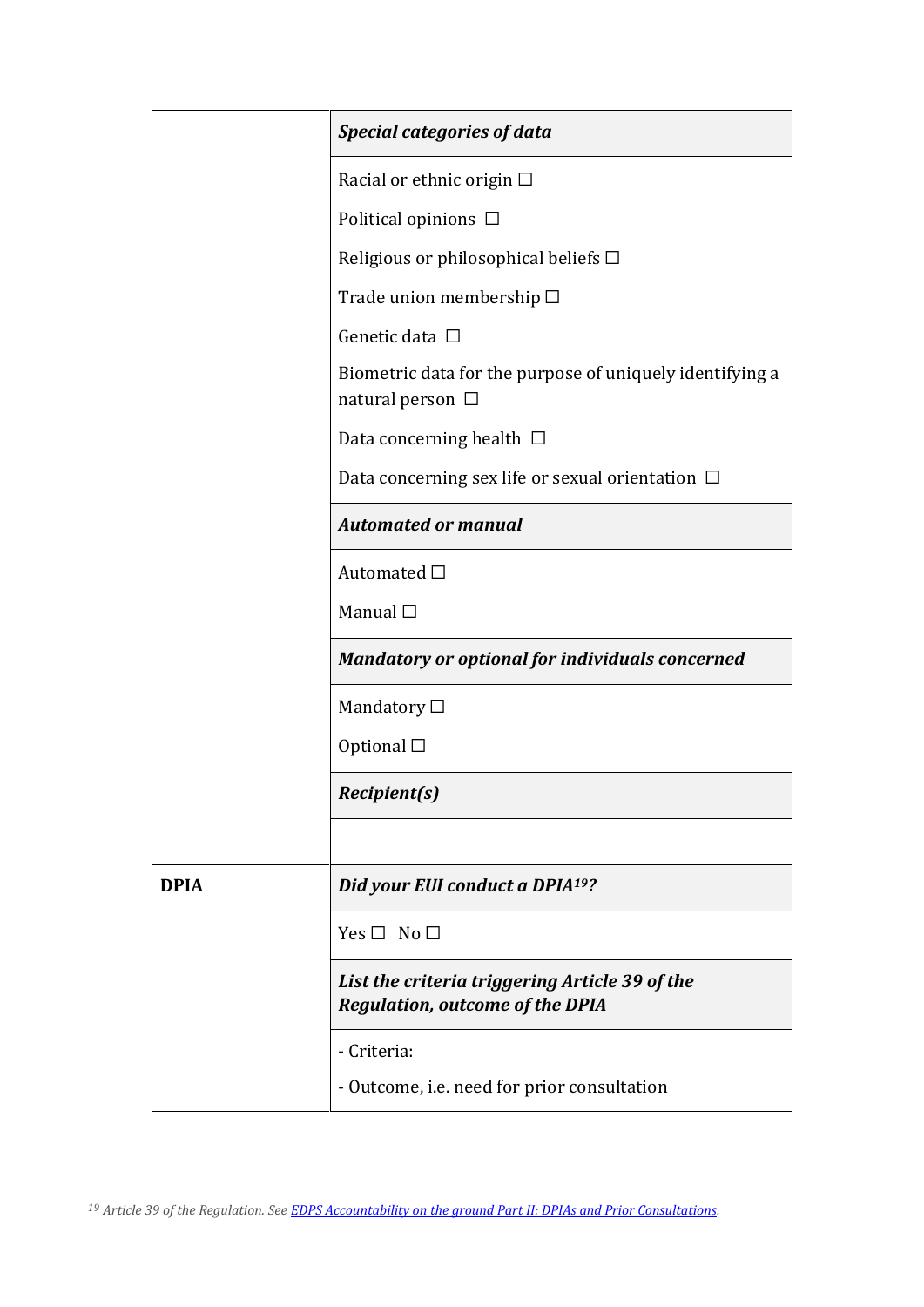|                                        | Yes $\Box$ No $\Box$                                                                                                                 |
|----------------------------------------|--------------------------------------------------------------------------------------------------------------------------------------|
|                                        | Was the DPIA initiated following a threshold<br>assessment (assessment of the risks to determine<br>whether a DPIA is needed) $20$ ? |
|                                        | $Yes \Box No \Box$                                                                                                                   |
|                                        | If no, what was the trigger for the DPIA<br><i>(management</i>                                                                       |
|                                        | decision, )? Please explain.                                                                                                         |
|                                        |                                                                                                                                      |
| <b>Information of</b><br>data Subjects | Did your EUI inform data subjects about the new<br>processing operation?                                                             |
|                                        | Yes $\Box$ No $\Box$                                                                                                                 |
|                                        | Details on how the information was provided (format<br>and means of communication)                                                   |
|                                        | Data protection statement: Yes $\Box$ No $\Box$                                                                                      |
|                                        | If yes, explain how the DP statement was made<br>available to data subjects:                                                         |
| <b>DPO</b> Involvement                 | Was the DPO involved in the design or                                                                                                |
|                                        | implementation of the processing?                                                                                                    |
|                                        | Yes $\Box$ No $\Box$                                                                                                                 |
|                                        | If yes, at which stage (design phase, DPIA, ), active<br>or passive role (information), oral/written advice.                         |
|                                        | Design $\Box$ DPIA $\Box$                                                                                                            |
|                                        | Active role: yes $\square$ no $\square$                                                                                              |
|                                        | If yes:                                                                                                                              |
|                                        | written advice $\square$                                                                                                             |

*<sup>20</sup> Se[e EDPS Accountability on the ground Part 1: Records, Registers and when to do DPIAs \(](https://edps.europa.eu/sites/edp/files/publication/19-07-17_accountability_on_the_ground_part_i_en.pdf)in particular p. 11).*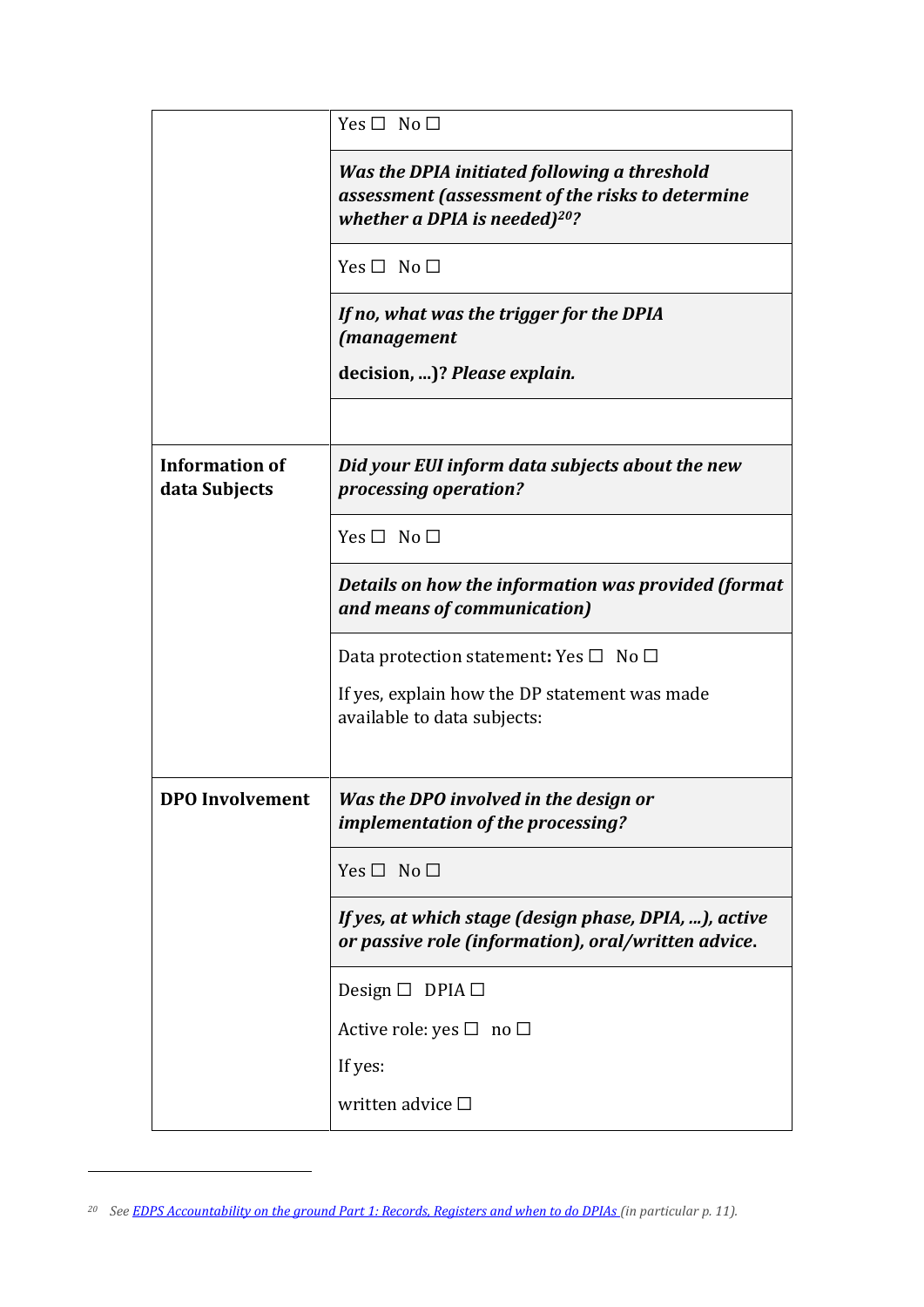|                                       | oral advice, participation in meetings $\Box$                                                                                              |
|---------------------------------------|--------------------------------------------------------------------------------------------------------------------------------------------|
| <b>External</b><br><b>Contractors</b> | Does the processing involve the recourse to external<br>contractors (processors)?                                                          |
| (processors)                          | Yes $\Box$ No $\Box$                                                                                                                       |
|                                       | Details on the contract (name, role, DP clauses)                                                                                           |
|                                       | Name and country of the contractor:                                                                                                        |
|                                       | Role:                                                                                                                                      |
|                                       | Data protection clauses: Yes $\square$ No $\square$                                                                                        |
|                                       |                                                                                                                                            |
| <b>Duration</b>                       | Is the processing operation still ongoing?                                                                                                 |
|                                       | $Yes \Box No \Box$                                                                                                                         |
|                                       | Did your EUI specify a time limit as to the processing<br>operation or a periodic review of the necessity to go<br>on with the processing? |
|                                       | Yes $\Box$ No $\Box$                                                                                                                       |
|                                       | Retention duration or recurrence of the review                                                                                             |
|                                       | - Retention:                                                                                                                               |

### 3.2.2. **Name of the processing operation**

same table

### 3.2.3. **Name of the processing operation**

same table